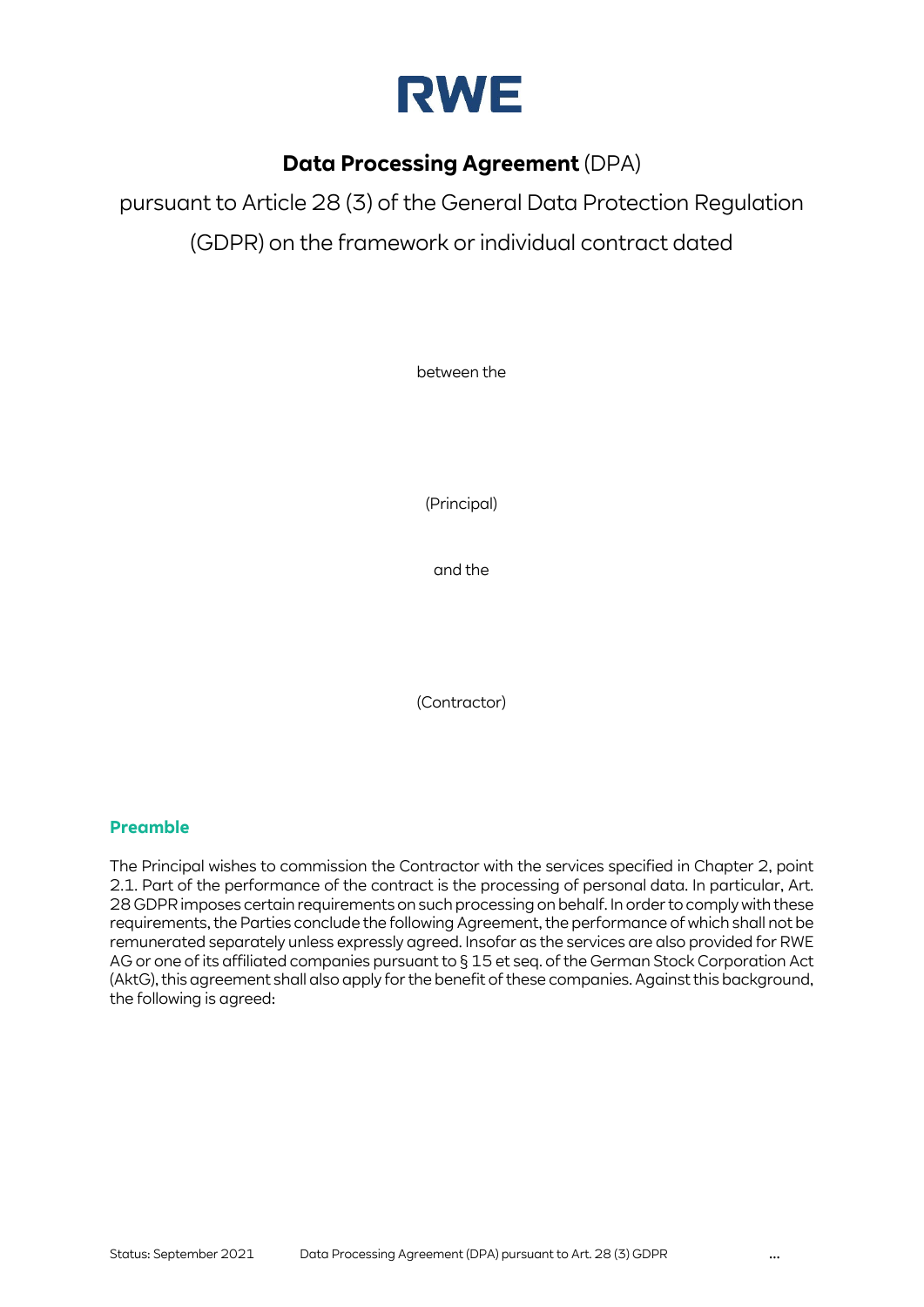

| ruye 4            |                                           |
|-------------------|-------------------------------------------|
| <b>Chapter 1.</b> | <b>General information on the company</b> |

<span id="page-1-1"></span>

| 1.1. Details of the company                                                                                                                                                                  |               |
|----------------------------------------------------------------------------------------------------------------------------------------------------------------------------------------------|---------------|
| Name                                                                                                                                                                                         |               |
| <b>Street</b>                                                                                                                                                                                | No.           |
| City                                                                                                                                                                                         | Post-<br>code |
| Country                                                                                                                                                                                      |               |
| E-mail                                                                                                                                                                                       |               |
| Phone                                                                                                                                                                                        |               |
| 1.2. Details of the data protection officer<br>Note: If there is no legal obligation to appoint a company data protection officer, a contact person<br>for data protection must be provided. |               |
| Name                                                                                                                                                                                         |               |
| E-mail                                                                                                                                                                                       |               |
| Phone                                                                                                                                                                                        |               |
| <b>Chapter 2.</b> Information on the processing of personal data                                                                                                                             |               |
| 2.1.<br>Specify the scope of supplies and services that are provided as processing on behalf<br>(of the Controller) pursuant to Art. 28 of the GDPR. Define precisely the corresponding      |               |

### <span id="page-1-2"></span>**2.2. Place of performance**

Important: Taking into account any subcontractors used, cf. Chapter 4[, 4.6.](#page-18-0) 

<span id="page-1-3"></span><span id="page-1-0"></span>**purpose and the type of processing of personal data.** 

The performance of the contractually agreed service shall take place exclusively in a  $\odot$ member state of the European Union or in another contracting state of the Agreement on the European Economic Area. Any relocation of partial services or the entire service to a third country requires the prior consent of the Principal in writing or in documented electronic format and may only take place if the special requirements of Art. 44 et seq. GDPR are fulfilled.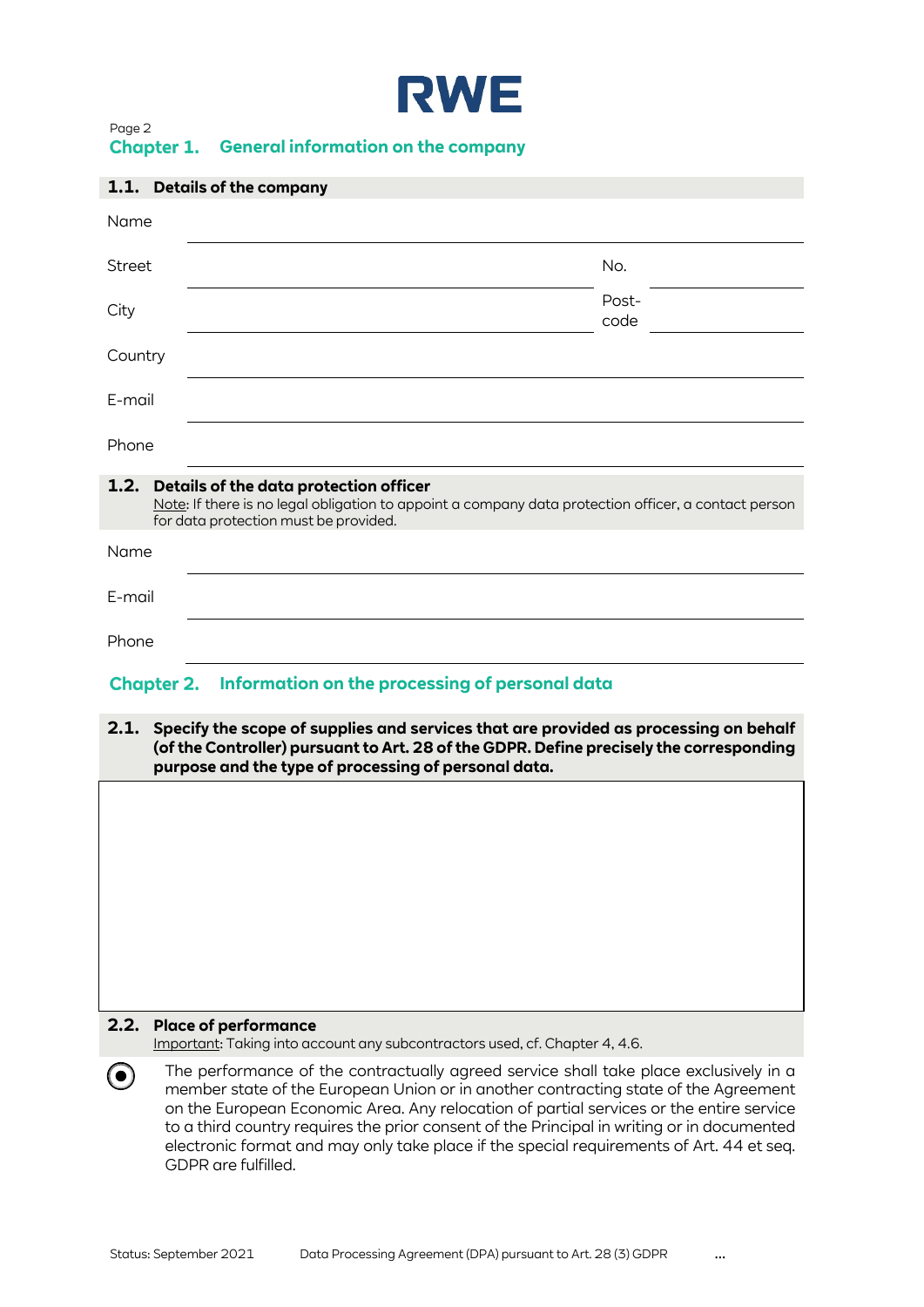

The provision of the contractually agreed service takes place (possibly in part) in a country outside the European Union or another state party to the Agreement on the European Economic Area ("third country"). The adequate level of protection is determined under the additional requirements of the case law of the European Court of Justice ("ECJ"), in particular Case C-311/18 - "Schrems II", and the recommendations of the European Data Protection Board (EDPB),

established in the following countries through standard data protection clauses (Art. 46 $(2)$  (c) and (d) GDPR):  $1$ 

ensured in the following countries by an adequacy decision of the Commission (Art. 45 (3) GDPR):

established in the following countries by approved codes of conduct (Art. 46 (2) (e) in conjunction with 40 GDPR):

established in the following countries through an approved certification mechanism (Art. 46 (2) (f) GDPR):

established in the following countries by the following measures  $(Art. 46 (2) (a), (3) (a)$  and  $(b)$  GDPR):

#### **2.3. Type of data**

<span id="page-2-1"></span>Hint: At this point, the personal data processed on behalf of the Principal must be indicated. This explicitly does not include personal data that your company processes in the course of communication with RWE employees or data of the RWE company when initiating the contract as well as data that your company processes internally for invoicing or other internal organisational tasks.

| <b>Data category</b>    | Data objects of the data category                                                                                                                                                                                                                  |
|-------------------------|----------------------------------------------------------------------------------------------------------------------------------------------------------------------------------------------------------------------------------------------------|
| Address data            | Street, house number, postcode, place of residence, flat<br>number, etc.                                                                                                                                                                           |
| Age data                | Age, date of birth, place of birth                                                                                                                                                                                                                 |
| User data               | Login name, passwords, tokens or other credentials, last<br>name and e-mail address, optionally first name, contact de-<br>tails in the company (phone, mobile, fax), departmental affil-<br>iation, position in the company, duration of service. |
| Professional activities | Employer, job title, description of the job, current responsibil-<br>ities and projects, place of work, working modalities and con-<br>ditions, etc.                                                                                               |

<span id="page-2-0"></span><sup>1</sup> So-called EU Standard Contractual Clauses "Controller to Processor". The conclusion of EU Standard Contractual Clauses in the event that the Contractor intends to provide services from a so-called third country, i. e. a country outside the EU/EEA, is the basic requirement of the Principal.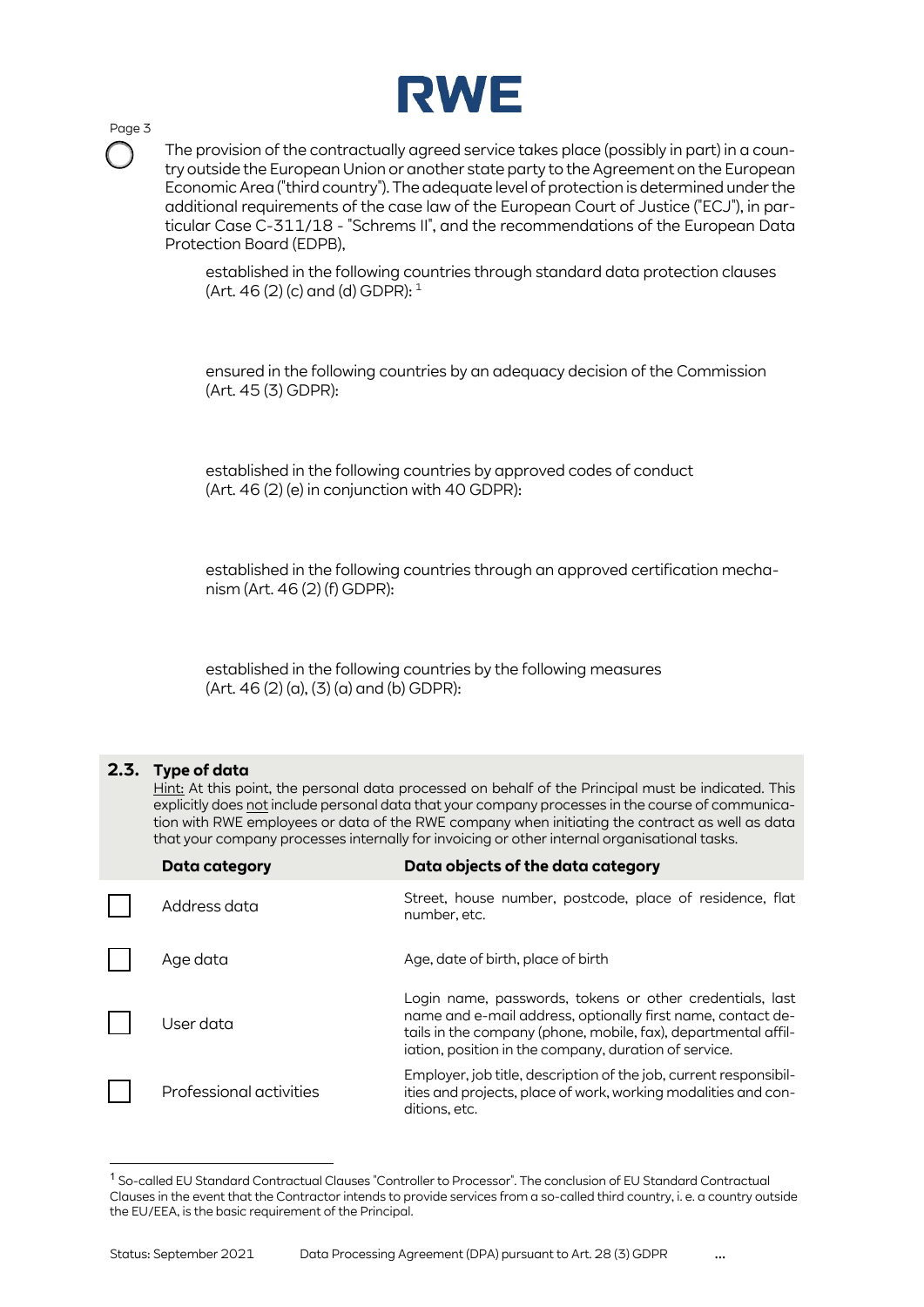|        |                                                   | <b>RWE</b>                                                                                                                                                                                      |
|--------|---------------------------------------------------|-------------------------------------------------------------------------------------------------------------------------------------------------------------------------------------------------|
| Page 4 | Image recording data                              | Data within the scope of image recordings of any kind, such<br>as films, photographs, video recordings, digital photographs,<br>infrared images, X-ray images, etc.                             |
|        | Biometric identification data                     | Fingerprints, voice recognition, retinal imaging, recognition<br>of the face, finger or hand shape, signature dynamics, etc.                                                                    |
|        | Data on criminal convictions<br>and offences      | Certificate of good conduct, data on misconduct and crimi-<br>nal offences, penalty notices, etc.                                                                                               |
|        | Electronic identification data                    | IP addresses, cookies, connection times and data, electronic<br>signature, etc.                                                                                                                 |
|        | Ethnic data                                       | Information on origin, ancestry, compatriots' associations,<br>etc.                                                                                                                             |
|        | Financial identification data                     | Bank identification and bank account number, credit and<br>debit card numbers, secret codes, etc.                                                                                               |
|        | Genetic data                                      | Data in the context of a detection, examination of heredity,<br>DNA, etc.                                                                                                                       |
|        | Geolocation data                                  | Information about whereabouts, distances travelled and ge-<br>ographical information collected and processed by sensors,<br>actuators, protocols and/or functionalities of devices.             |
|        | Physical health condition                         | Medical record, medical report, diagnosis, treatment, exam-<br>ination result, disability or infirmity, diet; other special health<br>requirements for treatment, travel or accommodation, etc. |
|        | Medication data                                   | Data on the means and procedures used for the medical or<br>paramedical care of the patients, etc.                                                                                              |
|        | Staff data                                        | Personnel number, employee ID number.                                                                                                                                                           |
|        | Name data                                         | First and last name, title, maiden name, other names                                                                                                                                            |
|        | Public identification data                        | National (tax) identification number, identity card number,<br>passport registration number, social security card number,<br>vehicle registration number, etc.                                  |
|        | Philosophical, militant or reli-<br>gious beliefs | Information on philosophical, militant or non-statist religious<br>beliefs, memberships in such associations, positions and<br>functions, membership fees and benefits paid, etc.               |
|        | Political affiliations                            | Information on party affiliation, political opinions and prefer-<br>ences, political positions held, etc.                                                                                       |
|        | Private contact details                           | Phone numbers, e-mail address, social media accounts, fax<br>number, etc.                                                                                                                       |
|        | Pensions                                          | Retirement date, scheme type, retirement date, details of<br>payments received and made, options, beneficiaries etc.                                                                            |
|        | Sexual behaviour                                  | Information on sexual behaviour, gender, gender reassign-<br>ment, etc.                                                                                                                         |
|        | Sound recording data                              | Data in the context of sound recordings of any kind, such as<br>electronic and magnetic sound recordings, recordings of tel-<br>ephone conversations and video conferences, etc.                |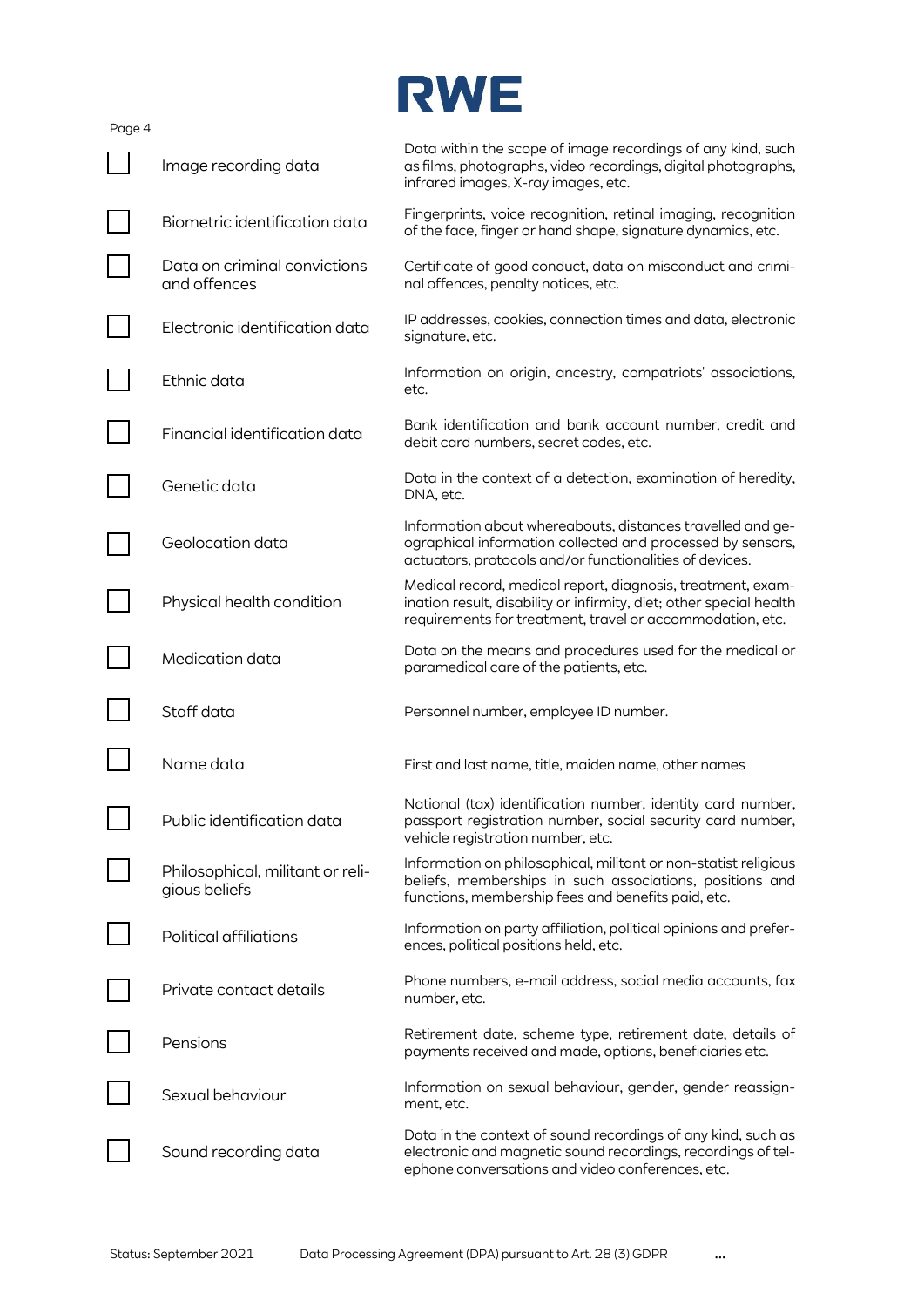<span id="page-4-1"></span><span id="page-4-0"></span>

| Page 5        | Transaction data and log files     |  | Access and access logs, system or access logs, communica-<br>tion links, etc.                                                                                                                                                                                                                                        |               |  |
|---------------|------------------------------------|--|----------------------------------------------------------------------------------------------------------------------------------------------------------------------------------------------------------------------------------------------------------------------------------------------------------------------|---------------|--|
|               | Other:                             |  |                                                                                                                                                                                                                                                                                                                      |               |  |
| 2.4.          | <b>Categories of data subjects</b> |  |                                                                                                                                                                                                                                                                                                                      |               |  |
|               | Employees                          |  | Definition: Employees of the RWE Group, including temporary agency workers<br>in relation to the hirer; employees employed for their vocational training; reha-<br>bilitated persons; volunteers performing a service under the JFDG (Youth Vol-<br>unteer Service Act) or the BFDG (Federal Volunteer Service Act). |               |  |
|               | Relatives of employees             |  |                                                                                                                                                                                                                                                                                                                      |               |  |
|               | Applicants                         |  |                                                                                                                                                                                                                                                                                                                      |               |  |
|               | Customers                          |  |                                                                                                                                                                                                                                                                                                                      |               |  |
|               |                                    |  | Employees of business partners of the RWE Group                                                                                                                                                                                                                                                                      |               |  |
|               | <b>External third</b><br>parties   |  | Definition: External third parties are persons with whom RWE Group compa-<br>nies have no contractual relationship (e. g. police, public order office, mining<br>authority, interested parties or visitors).                                                                                                         |               |  |
|               | Other:                             |  |                                                                                                                                                                                                                                                                                                                      |               |  |
| 2.5.          |                                    |  | Representative of the Contractor in the European Union pursuant to Art. 27 (1) GDPR<br>Note: To be completed only if your place of business is outside the EU.                                                                                                                                                       |               |  |
| Name          |                                    |  |                                                                                                                                                                                                                                                                                                                      |               |  |
| <b>Street</b> |                                    |  |                                                                                                                                                                                                                                                                                                                      | No.           |  |
| City          |                                    |  |                                                                                                                                                                                                                                                                                                                      | Post-<br>code |  |
| Country       |                                    |  |                                                                                                                                                                                                                                                                                                                      |               |  |
| E-mail        |                                    |  |                                                                                                                                                                                                                                                                                                                      |               |  |
| Phone         |                                    |  |                                                                                                                                                                                                                                                                                                                      |               |  |

**PALALED**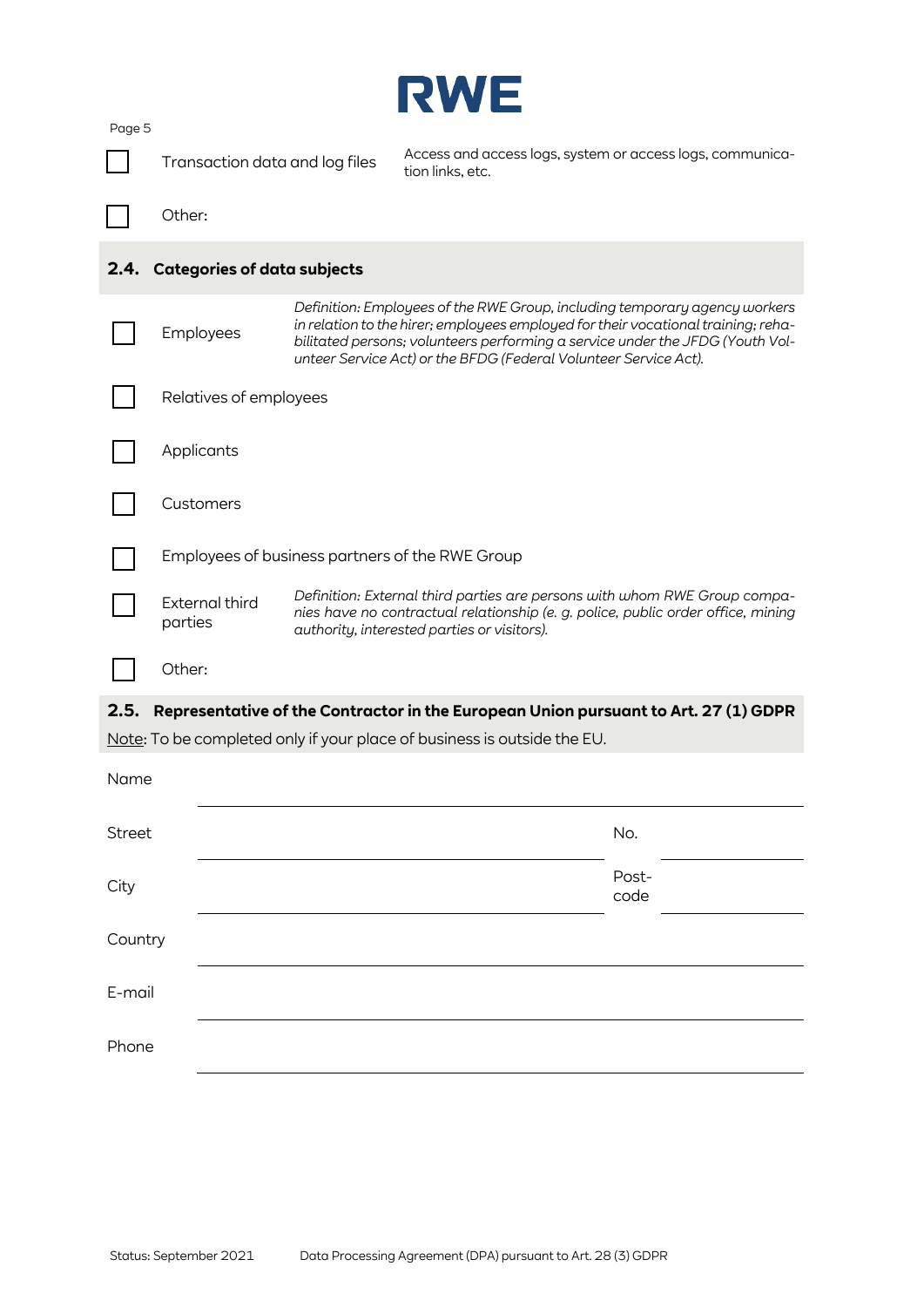

## **Technical and organisational measures**

You undertake to comply with the technical and organisational measures set out below. These technical and organisational measures must be defined for the processing commissioned by the Principal. If individual measures are only partially fulfilled or not fulfilled or are not relevant, this must be justified.

## **3.1. Information on service provision (multiple selection possible)**

|        | <u>11101111011011 OII SEI VICE PROVISION (MARIQUE SEIECUON POSSIDIE)</u>                                                                                                                                    |
|--------|-------------------------------------------------------------------------------------------------------------------------------------------------------------------------------------------------------------|
| 3.1.1. | The provision of the contractual services takes place                                                                                                                                                       |
|        | exclusively with the help of end devices provided by the RWE Group. No end devices of your com-<br>pany are used.                                                                                           |
|        | both with end devices provided by the RWE Group and with end devices provided by your company.                                                                                                              |
|        | exclusively with your company's end devices.                                                                                                                                                                |
|        | takes place exclusively at locations of the RWE Group. Remote access via untrusted networks does<br>not take place.                                                                                         |
|        | both at RWE Group locations and by remote access via untrusted networks.                                                                                                                                    |
|        | exclusively by remote access via untrusted networks.                                                                                                                                                        |
| 3.1.2. | The storage of data and the hosting of applications of any kind takes place                                                                                                                                 |
|        | exclusively in an infrastructure provided by the Contractor or a commissioned subcontractor (usu-<br>ally software-as-a-service).                                                                           |
|        | both in an infrastructure provided by the Contractor or an appointed subcontractor and an infra-<br>structure provided by the Principal.                                                                    |
|        | exclusively in an infrastructure provided by the Principal (usually on-premise).                                                                                                                            |
|        | 3.2. Details of the protective measures implemented by your company <u>and any</u> subcontrac-<br>tors engaged                                                                                              |
| 3.2.1. | Joiner-Mover-Leaver process (personnel security)                                                                                                                                                            |
|        | The processor shall ensure that all persons entrusted with the processing are informed about existing reg-<br>ulations, instructions and procedures on data protection and are obliged to comply with them. |
|        | Not relevant.<br>The requirement is fulfilled.                                                                                                                                                              |
|        | The requirement is partially fulfilled.                                                                                                                                                                     |

| The requirement is |  |
|--------------------|--|
|                    |  |

not fulfilled.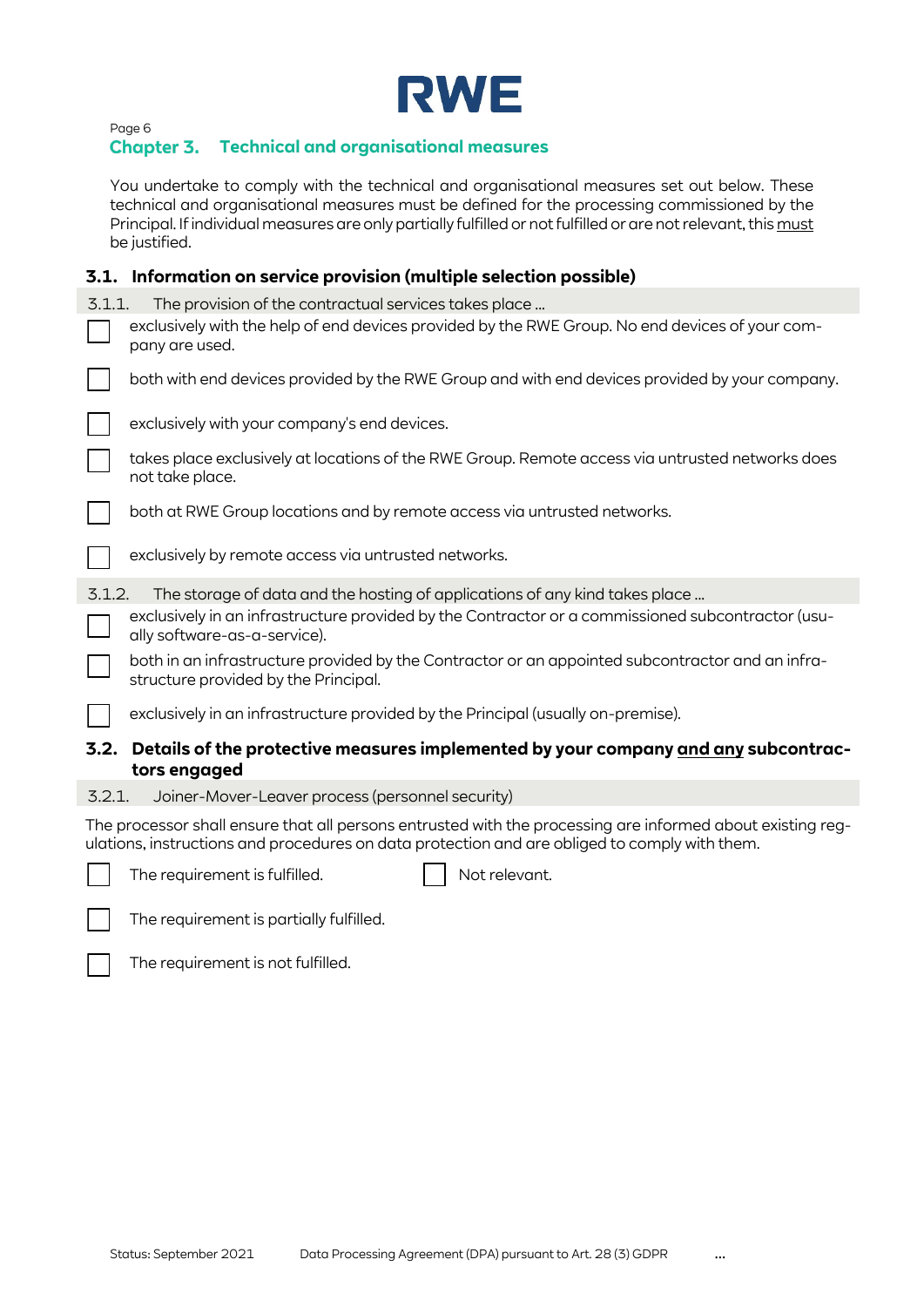

3.2.2. Roles, responsibilities and separation of functions

The processor shall ensure that the tasks and responsibilities in the data protection process are regulated and accessible. The tasks and the roles and functions required for them shall be structured in such a way that incompatible tasks such as operational and control functions are distributed among different persons. A separation of functions shall be defined and documented for incompatible functions. Representatives shall also be subject to segregation of duties.

|        | The requirement is fulfilled.                                            | Not relevant.                                                                                                                                                                                                                                                                                                                      |
|--------|--------------------------------------------------------------------------|------------------------------------------------------------------------------------------------------------------------------------------------------------------------------------------------------------------------------------------------------------------------------------------------------------------------------------|
|        | The requirement is partially fulfilled.                                  |                                                                                                                                                                                                                                                                                                                                    |
|        | The requirement is not fulfilled.                                        |                                                                                                                                                                                                                                                                                                                                    |
| 3.2.3. | Allocation of responsibility                                             |                                                                                                                                                                                                                                                                                                                                    |
|        | it shall be determined who is responsible for them and their protection. | For all business processes, applications, IT systems, rooms and buildings as well as communication links,                                                                                                                                                                                                                          |
|        | The requirement is fulfilled.                                            | Not relevant.                                                                                                                                                                                                                                                                                                                      |
|        | The requirement is partially fulfilled.                                  |                                                                                                                                                                                                                                                                                                                                    |
|        | The requirement is not fulfilled.                                        |                                                                                                                                                                                                                                                                                                                                    |
| 3.2.4. | Protection of sensitive information in the workplace                     |                                                                                                                                                                                                                                                                                                                                    |
|        | at unattended workplaces.                                                | All employees must be made aware that sensitive information or IT systems must not be freely accessible                                                                                                                                                                                                                            |
|        | The requirement is fulfilled.                                            | Not relevant.                                                                                                                                                                                                                                                                                                                      |
|        | The requirement is partially fulfilled.                                  |                                                                                                                                                                                                                                                                                                                                    |
|        | The requirement is not fulfilled.                                        |                                                                                                                                                                                                                                                                                                                                    |
| 3.2.5. | Allocation of physical access authorisations                             |                                                                                                                                                                                                                                                                                                                                    |
|        | of prolonged absences, authorised persons shall be temporarily blocked.  | It shall be defined which physical access authorisations are issued to which persons within the scope of their<br>function and which are withdrawn from them. The issuance or revocation of access means used, such as<br>smart cards, shall be documented. If access means have been compromised, they shall be replaced. In case |
|        | The requirement is fulfilled.                                            | Not relevant.                                                                                                                                                                                                                                                                                                                      |
|        | The requirement is partially fulfilled.                                  |                                                                                                                                                                                                                                                                                                                                    |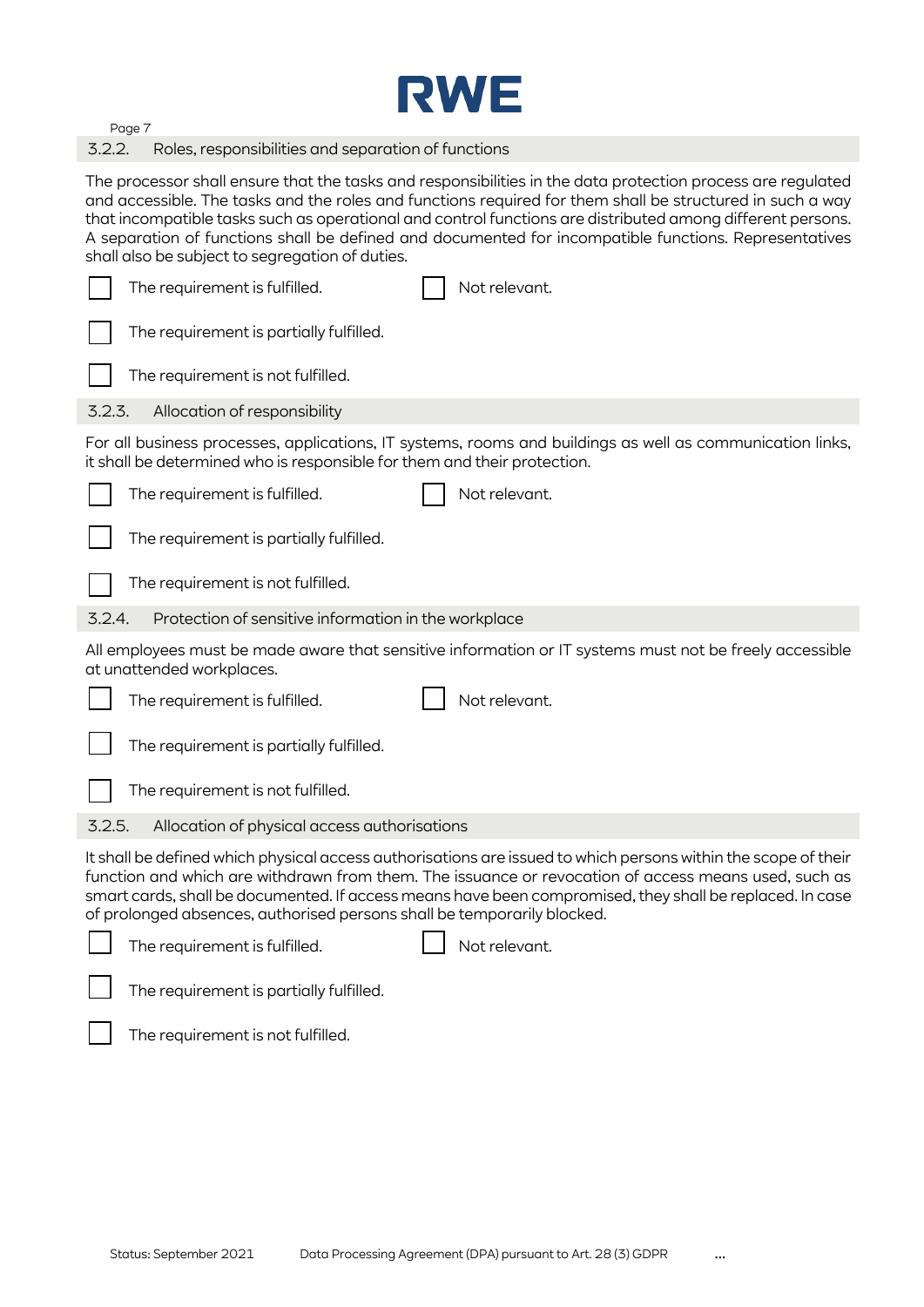

#### 3.2.6. Allocation of access authorisations

It shall be determined which access authorisations are issued to which persons within the scope of their function and which are withdrawn from them. If access means such as chip cards are used, the issue or withdrawal shall be documented. In case of longer absences, authorised persons shall be temporarily blocked.

|        | The requirement is fulfilled.           | Not relevant.                                                                                                                                                                                                                                                                                                                                                                                                                                    |
|--------|-----------------------------------------|--------------------------------------------------------------------------------------------------------------------------------------------------------------------------------------------------------------------------------------------------------------------------------------------------------------------------------------------------------------------------------------------------------------------------------------------------|
|        | The requirement is partially fulfilled. |                                                                                                                                                                                                                                                                                                                                                                                                                                                  |
|        | The requirement is not fulfilled.       |                                                                                                                                                                                                                                                                                                                                                                                                                                                  |
| 3.2.7. | Allocation of access rights             |                                                                                                                                                                                                                                                                                                                                                                                                                                                  |
|        |                                         | It shall be defined which access rights are granted to which persons within the scope of their function and<br>which are withdrawn from them. If smart cards or tokens are used in the context of access control, the issue<br>or withdrawal shall be documented. In case of longer absences, authorised persons shall be temporarily<br>blocked. It shall be ensured by means of an authorisation component that users can only perform actions |

iat users can only perform actions to which they are authorised. All access to protected content and functions shall be controlled before it is executed. If it is not possible to assign access rights, an additional security product shall be used for this purpose. If the access control is faulty, access shall be denied. Similarly, access to files by users with restrictive file system permissions shall be restricted. Access rights must be assigned restrictively. Each user should ONLY be able to access the files they need to perform their tasks. The access right itself, in turn, shall be limited to the necessary type of access.

| $\Box$ The requirement is fulfilled. |  | Not relevant. |  |
|--------------------------------------|--|---------------|--|
|--------------------------------------|--|---------------|--|

The requirement is partially fulfilled.

The requirement is not fulfilled.

## 3.2.8. Identification and authentication

Access to all IT systems and services shall be secured by appropriate identification and authentication of the accessing users, services or IT systems. Preconfigured authentication means shall be changed before productive use. Identification and authentication mechanisms appropriate to the protection needs shall be used. Passwords used shall be strong. There shall be a password policy for strong passwords. Authentication data shall be protected by the IT system or IT applications against spying, modification and destruction at all times during processing. It shall be ensured that users authenticate themselves appropriately when they want to access protected resources. For this purpose, a suitable authentication method shall be selected and the selection process documented. The component shall enforce users to use strong passwords according to a password policy. Limits for failed login attempts shall be defined. All authentication methods offered shall have the same level of security.

| The requirement is fulfilled. | $\Box$ Not relevant. |
|-------------------------------|----------------------|
|                               |                      |

The requirement is partially fulfilled.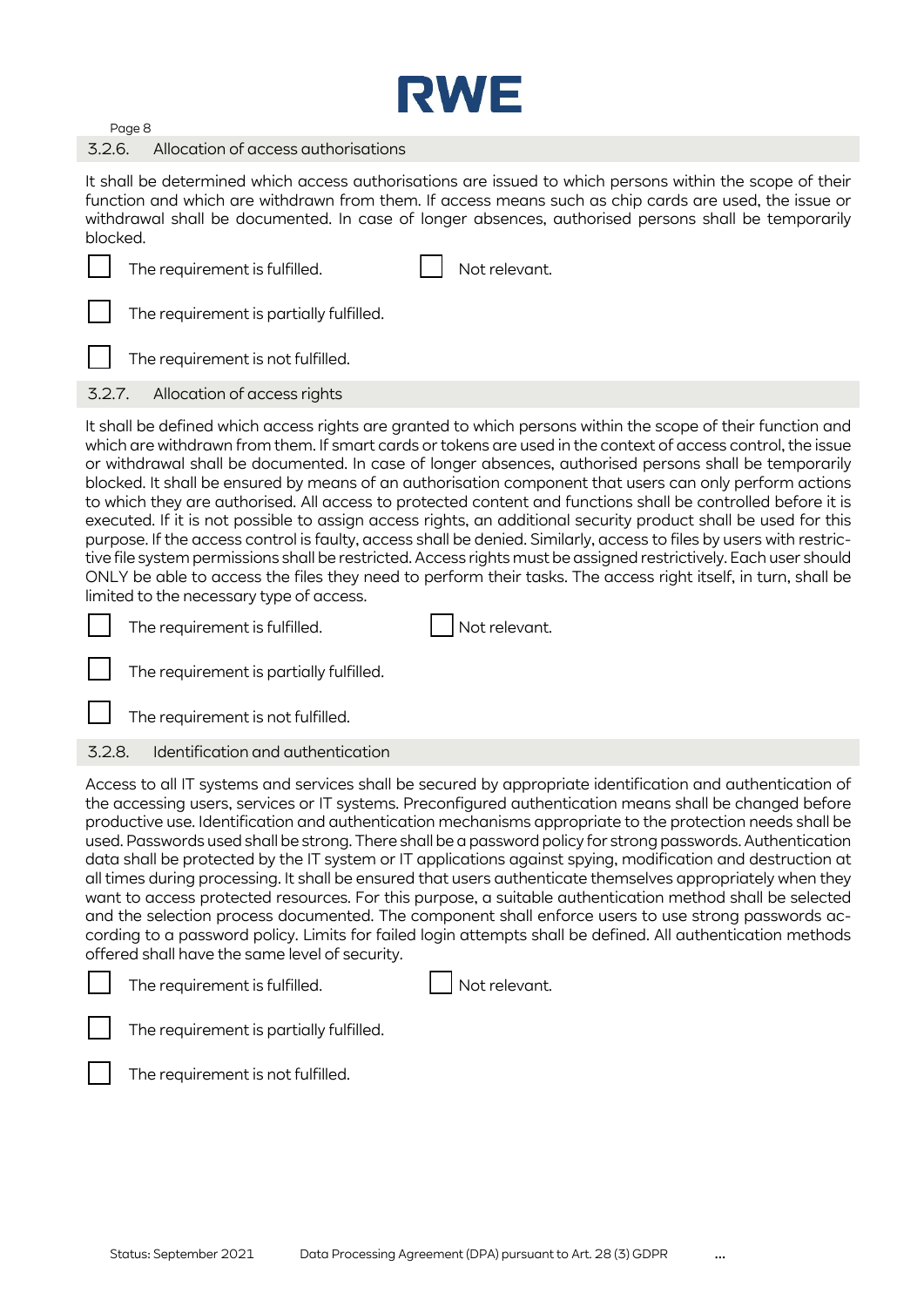

3.2.9. Allocation of tasks and separation of functions

The defined incompatible tasks and functions shall be separated by identity and authorisation management.

| Not relevant.<br>The requirement is fulfilled.                                                                                                                                                                                                                                                                                                                                                                                                                                                                                                                                                                                                                                                                                            |
|-------------------------------------------------------------------------------------------------------------------------------------------------------------------------------------------------------------------------------------------------------------------------------------------------------------------------------------------------------------------------------------------------------------------------------------------------------------------------------------------------------------------------------------------------------------------------------------------------------------------------------------------------------------------------------------------------------------------------------------------|
| The requirement is partially fulfilled.                                                                                                                                                                                                                                                                                                                                                                                                                                                                                                                                                                                                                                                                                                   |
| The requirement is not fulfilled.                                                                                                                                                                                                                                                                                                                                                                                                                                                                                                                                                                                                                                                                                                         |
| 3.2.10. Regulation for the establishment, modification and withdrawal of authorisations                                                                                                                                                                                                                                                                                                                                                                                                                                                                                                                                                                                                                                                   |
| User IDs and permissions must ONLY be assigned based on actual need. In the event of staff changes, user<br>IDs and permissions that are no longer required must be removed. If staff members request authorisations<br>that go beyond the standard, these may only be assigned after additional justification.                                                                                                                                                                                                                                                                                                                                                                                                                           |
| Not relevant.<br>The requirement is fulfilled.                                                                                                                                                                                                                                                                                                                                                                                                                                                                                                                                                                                                                                                                                            |
| The requirement is partially fulfilled.                                                                                                                                                                                                                                                                                                                                                                                                                                                                                                                                                                                                                                                                                                   |
| The requirement is not fulfilled.                                                                                                                                                                                                                                                                                                                                                                                                                                                                                                                                                                                                                                                                                                         |
| 3.2.11. Documentation of user IDs and rights profiles                                                                                                                                                                                                                                                                                                                                                                                                                                                                                                                                                                                                                                                                                     |
| It shall be documented which user IDs, created user groups and rights profiles have been authorised and<br>created. The documentation of the authorised users, created user groups and rights profiles shall be<br>checked regularly to ensure that it is up-to-date. The documentation shall be protected against unauthori-                                                                                                                                                                                                                                                                                                                                                                                                             |
| sed access.                                                                                                                                                                                                                                                                                                                                                                                                                                                                                                                                                                                                                                                                                                                               |
| Not relevant.<br>The requirement is fulfilled.                                                                                                                                                                                                                                                                                                                                                                                                                                                                                                                                                                                                                                                                                            |
| The requirement is partially fulfilled.                                                                                                                                                                                                                                                                                                                                                                                                                                                                                                                                                                                                                                                                                                   |
| The requirement is not fulfilled.                                                                                                                                                                                                                                                                                                                                                                                                                                                                                                                                                                                                                                                                                                         |
| 3.2.12. Regulation for password-processing applications and IT systems                                                                                                                                                                                                                                                                                                                                                                                                                                                                                                                                                                                                                                                                    |
| A password policy shall be established. Changes regarding the password policy shall be implemented uni-<br>formly for all devices, IT systems and applications, if possible at the same time. The password policy shall<br>require strong and complex passwords. Purely timed changes must be avoided. Measures must be taken to<br>detect password compromise. Default passwords must be replaced with sufficiently strong passwords and<br>predefined identifiers must be changed. After a password change, at least the last five passwords must not<br>be used. Passwords shall be stored as securely as possible. When authenticating in networked systems,<br>passwords must not be transmitted unencrypted over insecure networks. |
| Not relevant.<br>The requirement is fulfilled.                                                                                                                                                                                                                                                                                                                                                                                                                                                                                                                                                                                                                                                                                            |
| The requirement is partially fulfilled.                                                                                                                                                                                                                                                                                                                                                                                                                                                                                                                                                                                                                                                                                                   |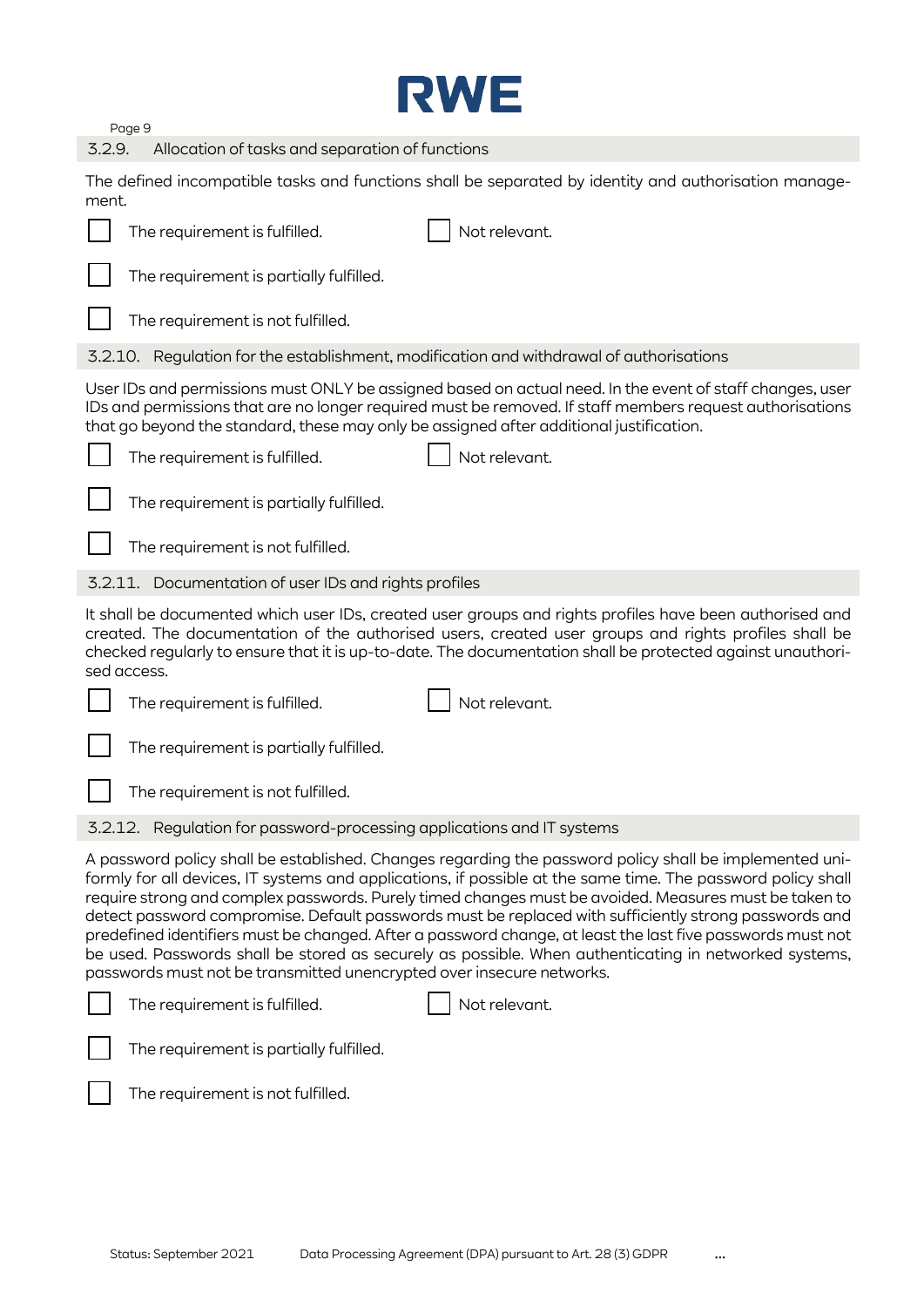

| 3.2.13. Suitable key management for cryptographic procedures |  |  |
|--------------------------------------------------------------|--|--|
|                                                              |  |  |

Different keys must be used for encryption and signature formation. If keys are used, the authentic origin and integrity of the key data shall be verified.

| The requirement is fulfilled.                                                          | Not relevant.                                                                                                                                                                                                                                                                                                                                                                                                                                            |
|----------------------------------------------------------------------------------------|----------------------------------------------------------------------------------------------------------------------------------------------------------------------------------------------------------------------------------------------------------------------------------------------------------------------------------------------------------------------------------------------------------------------------------------------------------|
| The requirement is partially fulfilled.                                                |                                                                                                                                                                                                                                                                                                                                                                                                                                                          |
| The requirement is not fulfilled.                                                      |                                                                                                                                                                                                                                                                                                                                                                                                                                                          |
| 3.2.14. Encryption of the communication links                                          |                                                                                                                                                                                                                                                                                                                                                                                                                                                          |
| the communication partners shall be guaranteed.                                        | Communication links shall be suitably encrypted. Security requirements for the communication link between<br>devices and systems in trusted and untrusted networks shall be defined. It shall be ensured that the confi-<br>dentiality, integrity and authenticity of the transmitted data are guaranteed. In addition, the authenticity of                                                                                                              |
| The requirement is fulfilled.                                                          | Not relevant.                                                                                                                                                                                                                                                                                                                                                                                                                                            |
| The requirement is partially fulfilled.                                                |                                                                                                                                                                                                                                                                                                                                                                                                                                                          |
| The requirement is not fulfilled.                                                      |                                                                                                                                                                                                                                                                                                                                                                                                                                                          |
| 3.2.15. Encryption of data and information                                             |                                                                                                                                                                                                                                                                                                                                                                                                                                                          |
| or full disk encryption should be used.                                                | In the event of an increased need for protection, the data and information of the responsible party should<br>be encrypted with a product or procedure that is considered secure. This should also apply to virtual ma-<br>chines with productive data. Not only a TPM alone should serve as key protection. The recovery password<br>should be stored in a suitable secure location. For very high requirements, e. g. for confidentiality, full volume |
| The requirement is fulfilled.                                                          | Not relevant.                                                                                                                                                                                                                                                                                                                                                                                                                                            |
| The requirement is partially fulfilled.                                                |                                                                                                                                                                                                                                                                                                                                                                                                                                                          |
| The requirement is not fulfilled.                                                      |                                                                                                                                                                                                                                                                                                                                                                                                                                                          |
| 3.2.16. Secure deletion and destruction of cryptographic keys                          |                                                                                                                                                                                                                                                                                                                                                                                                                                                          |
| Keys and certificates that are no longer needed must be securely deleted or destroyed. |                                                                                                                                                                                                                                                                                                                                                                                                                                                          |
| The requirement is fulfilled.                                                          | Not relevant.                                                                                                                                                                                                                                                                                                                                                                                                                                            |
| The requirement is partially fulfilled.                                                |                                                                                                                                                                                                                                                                                                                                                                                                                                                          |
| The requirement is not fulfilled.                                                      |                                                                                                                                                                                                                                                                                                                                                                                                                                                          |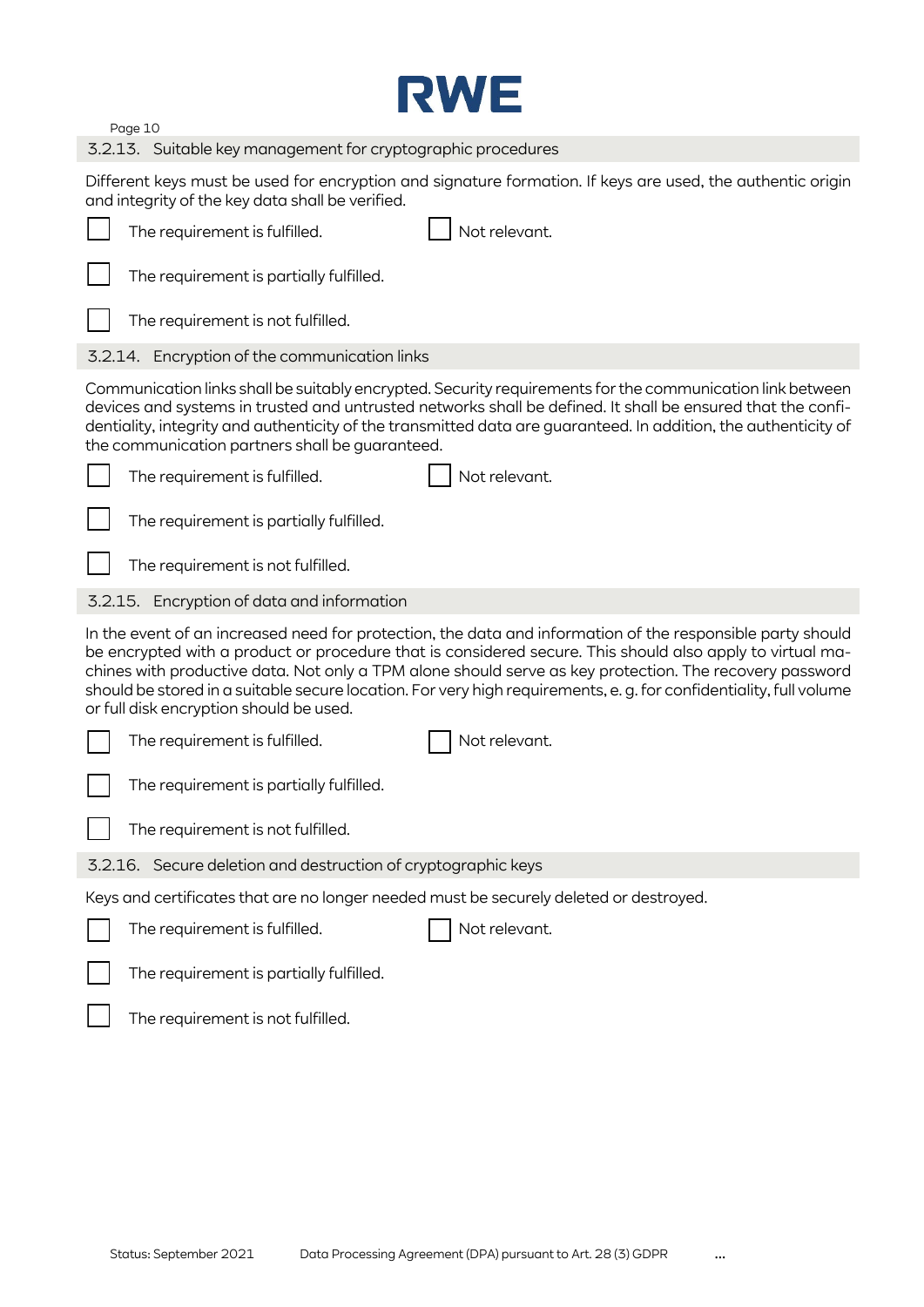

#### 3.2.17. Data backup according to the minimum backup concept

The processor shall create a minimum data protection concept for data protection. This shall specify the minimum data backup requirements to be met and who is responsible for them. The minimum backup policy shall contain at least a brief description of which IT systems and which data on them are backed up by which backup, how the backups can be created and restored, which parameters are to be selected and which hardware and software are used. The processor shall create regular data backups in accordance with the (minimum) data backup concept. The created data backups shall be appropriately protected from access by third parties. Regular tests shall be carried out to check whether the data backup works as desired, especially whether backed up data can be restored without problems and in a reasonable time.

|  | The requirement is fulfilled. | Not relevant. |
|--|-------------------------------|---------------|
|--|-------------------------------|---------------|

| The requirement is partially fulfilled. |  |
|-----------------------------------------|--|
|                                         |  |

The requirement is not fulfilled.

3.2.18. Virus protection programmes for terminals, gateways and IT systems

Depending on the operating system used, other existing protection mechanisms, as well as the availability of suitable virus protection programmes, an appropriate protection programme must be selected and installed for the specific purpose. only products for the enterprise sector may be used. Products for home users only or products without manufacturer support must not be used in professional operations. only cloud functions of such products may be used for which there are no serious, verifiable data protection or confidentiality aspects that speak against this.

The requirement is fulfilled.  $\vert \vert$  Not relevant.

The requirement is partially fulfilled.

The requirement is not fulfilled.

3.2.19. Restrictive configuration of the firewall

All communication between the networks involved shall be routed through the firewall. It must be ensured that no unauthorised connections can be established from outside into the protected network. Likewise, no unauthorised connections must be established from the protected network. Clear rules shall be defined for the firewall that determine which communication connections and data streams are allowed. All other connections shall be prevented by the firewall (whitelist approach). The communication relationships with connected service servers (e. g. e-mail servers, web servers) that are routed through the firewall shall be included in the rules. IT systems must not access the internal network from outside via the firewall. Responsible persons shall be appointed to design, implement and test filter rules. In addition, it must be clarified who is allowed to change filter rules. The decisions taken as well as the relevant information and reasons for decisions shall be documented.

| The requirement is fulfilled.                         | Not relevant. |
|-------------------------------------------------------|---------------|
| $\vert \vert$ The requirement is partially fulfilled. |               |
| $\vert \vert$ The requirement is not fulfilled.       |               |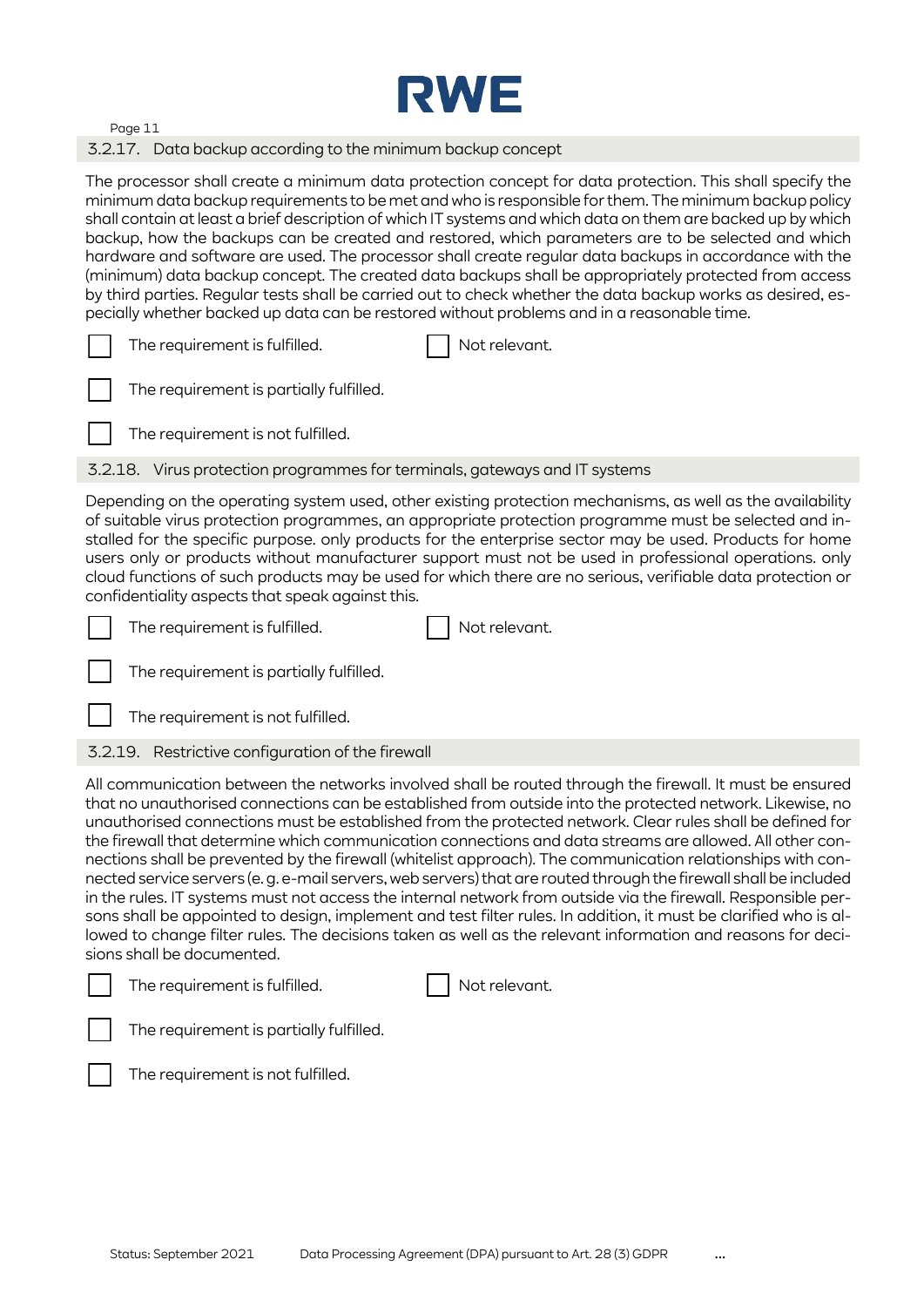

#### Page 12 3.2.20. Network separation

The network shall be physically separated into at least three security zones: internal network, demilitarised zone (DMZ) and external connections (including internet connection as well as connection to other untrusted networks). Zone transitions shall be secured by a firewall. This control shall follow the principle of local communication, so that only permitted communication is forwarded by firewalls (whitelisting). Untrusted networks (e.g. Internet) and trusted networks shall be separated by a two-tier firewall structure. At least one stateful packet filter shall be used to network-separate Internet and external DMZ. All incoming and outgoing data traffic shall be controlled and filtered by the external packet filter and the internal packet filter, respectively.

|  | The requirement is fulfilled. |  | Not relevant. |
|--|-------------------------------|--|---------------|
|--|-------------------------------|--|---------------|

| The requirement is partially fulfilled. |
|-----------------------------------------|
|                                         |

The requirement is not fulfilled.

3.2.21. Connection of apps with backend systems

The connection between the app and backend systems shall be secured by cryptographic measures. Here it shall be checked whether the methods offered by the operating system are sufficiently secure for the app or whether own methods may have to be implemented at app level. If an app accesses backend systems via a user account, a dedicated service account shall be used for this purpose.

| The requirement is fulfilled.           | Not relevant. |
|-----------------------------------------|---------------|
| The requirement is partially fulfilled. |               |

The requirement is not fulfilled.

3.2.22. Patch, change and update management

If IT components, software or configuration data are to be changed, there shall be specifications for this that also take security aspects into account. All patches and changes shall be appropriately planned, approved and documented. When patches are installed and changes are made, fallback solutions shall be in place. Major changes must involve the Data Protection Officer. Overall, it shall be ensured that the targeted level of security is maintained during and after the changes.



The requirement is fulfilled.  $\vert \vert$  Not relevant.

The requirement is partially fulfilled.

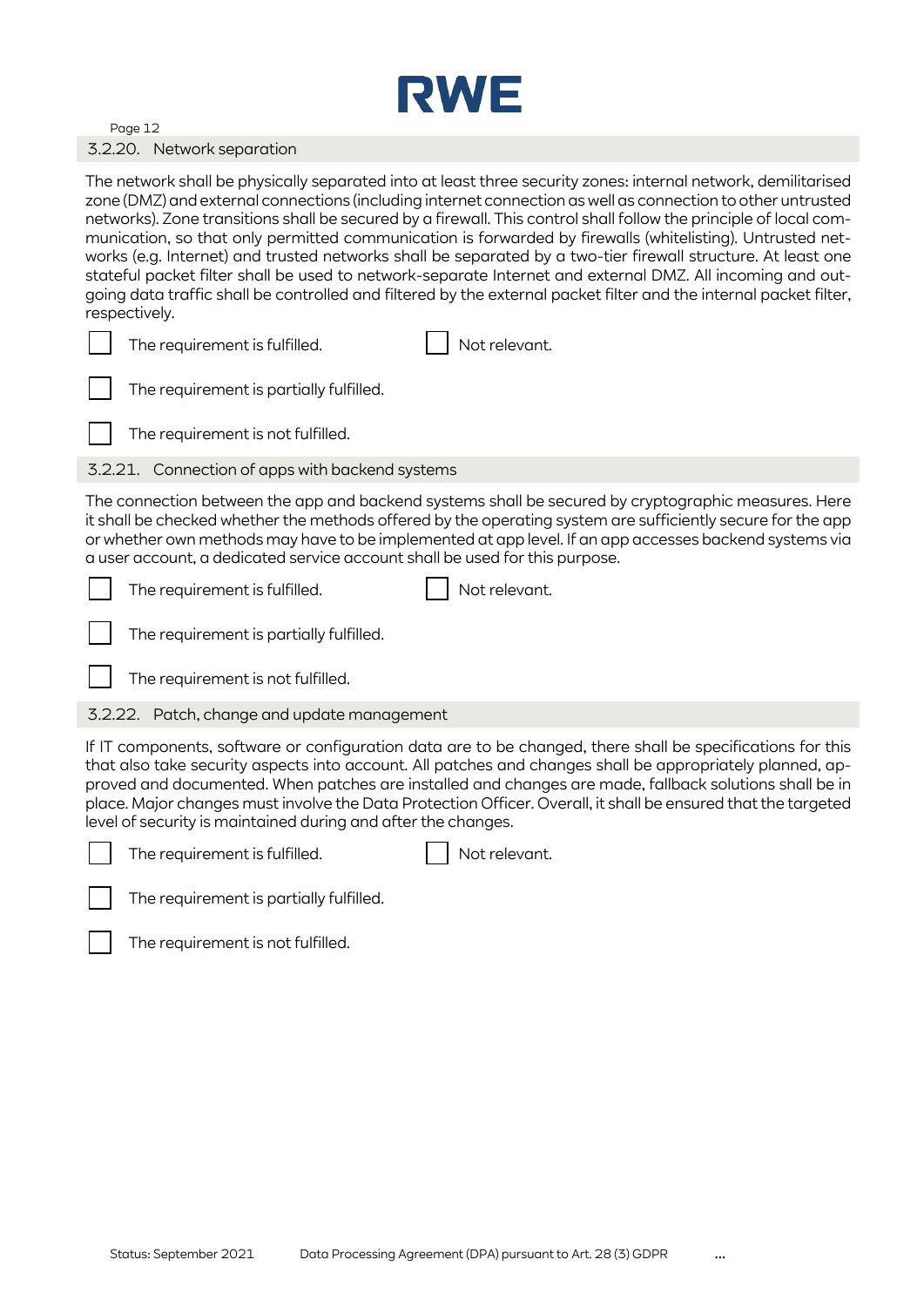

#### 3.2.23. Remote maintenance

If clients are accessed remotely, this access must be initiated by the user of the IT system. The user of the remotely administered client shall explicitly agree to the remote access. The possible access and communication interfaces for establishing a connection shall be limited to what is necessary. Likewise, all remote maintenance connections shall be disconnected after remote access. It shall be ensured that remote maintenance software is only installed on systems where it is needed. Remote maintenance connections via untrusted networks shall be encrypted. The selection of the authentication method and the reasons leading to the selection shall be documented. Remote maintenance access shall be considered in identity and authorisation management.

| The requirement is fulfilled.           | Not relevant.                                                                                                                                                                                                                                                                                                                          |
|-----------------------------------------|----------------------------------------------------------------------------------------------------------------------------------------------------------------------------------------------------------------------------------------------------------------------------------------------------------------------------------------|
| The requirement is partially fulfilled. |                                                                                                                                                                                                                                                                                                                                        |
| The requirement is not fulfilled.       |                                                                                                                                                                                                                                                                                                                                        |
| 3.2.24. Secure configuration of a VPN   |                                                                                                                                                                                                                                                                                                                                        |
|                                         | A secure configuration shall be defined for all VPN components. Authentication and encryption methods<br>that are considered secure and have sufficient key length shall be used. The responsible administrator shall<br>also regularly check whether the configuration is still secure and adjust it for all IT systems if necessary. |
| The requirement is fulfilled.           | Not relevant.                                                                                                                                                                                                                                                                                                                          |

The requirement is partially fulfilled.

The requirement is not fulfilled.

3.2.25. Controlled integration of data and content in web applications and apps

The processor shall ensure that web applications and apps only embed and deliver intended data and content to the user. If web applications and apps offer a file upload function, this function shall be restricted as much as possible by the processor. Access and execution rights shall also be set restrictively in this case. In addition, it shall be ensured that a user can only save files in the specified path. The developers shall ensure that the user cannot influence the location of the uploads. The targets of the forwarding function of a web application shall be sufficiently restricted so that users are only forwarded to trusted websites.



The requirement is fulfilled.  $\|\cdot\|$  Not relevant.



The requirement is partially fulfilled.

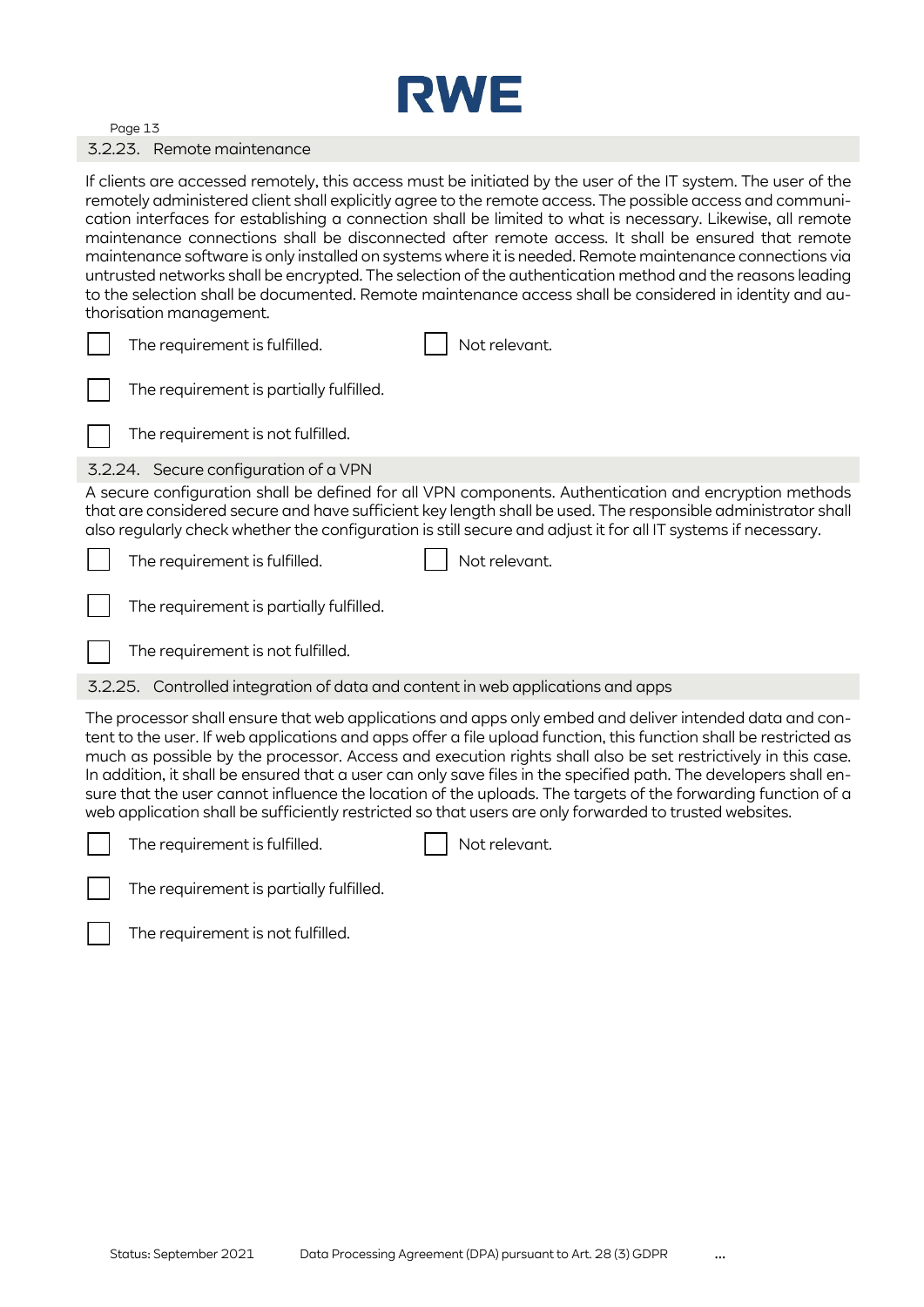

3.2.26. Configuration of logging at system and network level

All security-relevant events of IT systems and applications shall be logged. If the IT systems and applications defined as relevant in the logging policy have a logging function, it shall be used. When logging is set up, it shall follow the manufacturer's specifications for the respective IT systems or applications. Spot checks must be made at appropriate intervals to ensure that logging is still functioning correctly. The intervals shall be defined in the logging policy. If operationally and safety relevant events cannot be logged on an IT system, other IT systems shall be integrated for logging (e. g. of events on network level).

|         | The requirement is fulfilled.<br>Not relevant.                                                                                                                                                                                                                                                                                                                                                                                                                                                                              |
|---------|-----------------------------------------------------------------------------------------------------------------------------------------------------------------------------------------------------------------------------------------------------------------------------------------------------------------------------------------------------------------------------------------------------------------------------------------------------------------------------------------------------------------------------|
|         | The requirement is partially fulfilled.                                                                                                                                                                                                                                                                                                                                                                                                                                                                                     |
|         | The requirement is not fulfilled.                                                                                                                                                                                                                                                                                                                                                                                                                                                                                           |
|         | 3.2.27. Minimisation and control of permissions                                                                                                                                                                                                                                                                                                                                                                                                                                                                             |
|         | Before an IT system, application or app is introduced, it shall be ensured that it only receives the minimum<br>required permissions for its function. Authorisations that are not absolutely necessary shall be questioned<br>and, if necessary, prevented. Security-relevant authorisation settings shall be fixed in such a way that they<br>cannot be changed by the user or IT system, application or app. Where this is not technically possible, the<br>authorisation settings shall be regularly checked and reset. |
|         | The requirement is fulfilled.<br>Not relevant.                                                                                                                                                                                                                                                                                                                                                                                                                                                                              |
|         | The requirement is partially fulfilled.                                                                                                                                                                                                                                                                                                                                                                                                                                                                                     |
|         | The requirement is not fulfilled.                                                                                                                                                                                                                                                                                                                                                                                                                                                                                           |
| 3.2.28. | Deletion and destruction of information                                                                                                                                                                                                                                                                                                                                                                                                                                                                                     |
|         | It shall be regulated how the deletion and destruction of information takes place. It shall be regulated which<br>information and resources may be deleted and disposed of under which conditions. It shall also be deter-<br>mined in which spatial areas disposal and destruction facilities are to be set up. Before already used data<br>carriers are passed on or used again, all data on them shall be securely deleted. Appropriate procedures<br>shall be available to staff for this purpose.                      |
|         | The requirement is fulfilled.<br>Not relevant.                                                                                                                                                                                                                                                                                                                                                                                                                                                                              |

The requirement is partially fulfilled.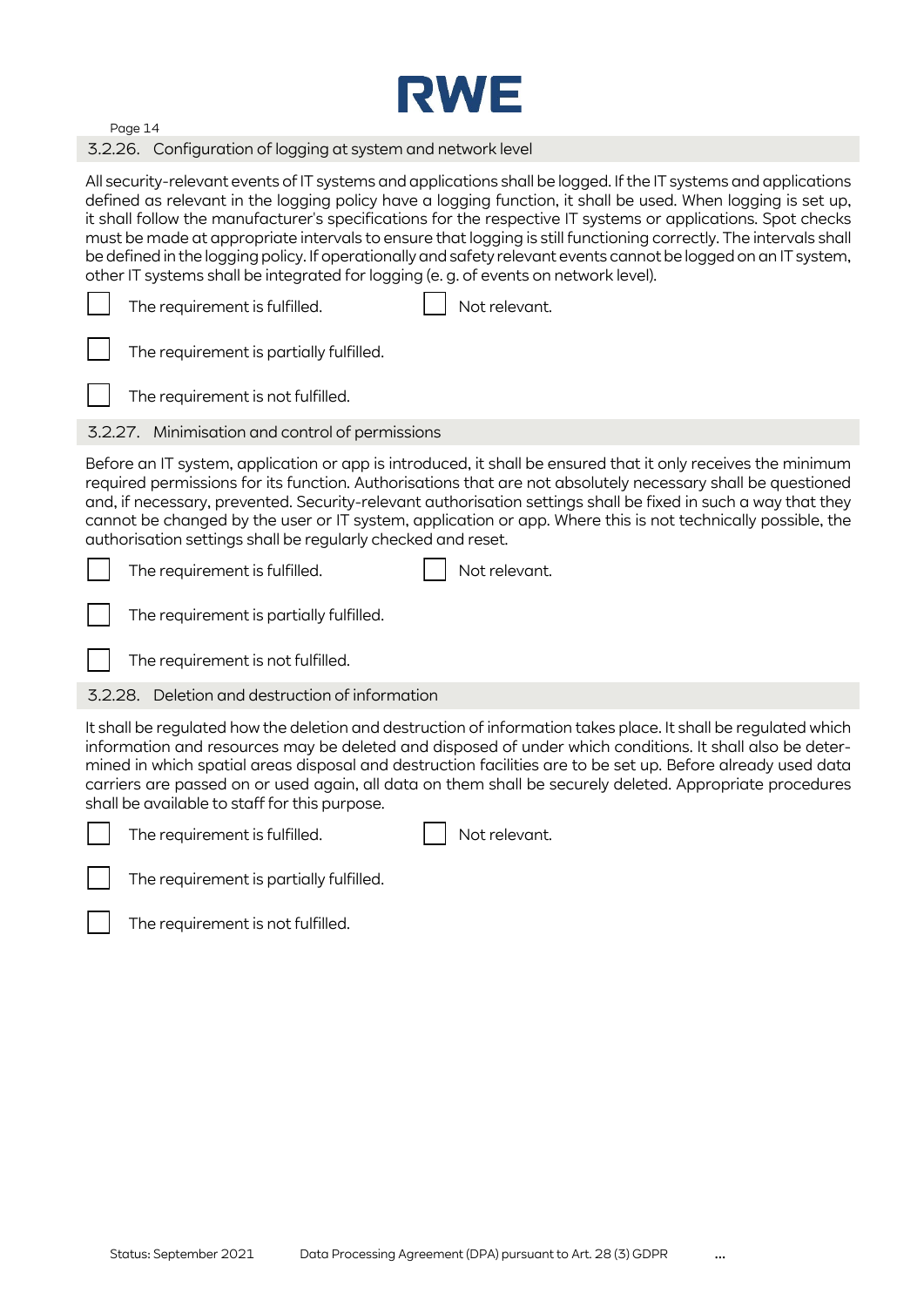

#### 3.2.29. Archiving information

It shall be defined which goals are to be achieved with archiving. In particular, it shall be taken into account which regulations are to be observed, which employees are responsible and which functional and performance scope is aimed for. The results shall be recorded in an archiving concept. The archiving concept shall be regularly adapted to the current circumstances. All accesses to electronic archives shall be logged. For this purpose, the date, time, user, client system and the actions performed as well as error messages shall be recorded.

|                                                                                                                                     | The requirement is fulfilled.                                     |  | Not relevant.                                                                                                                                                                                                                                                                                                                                                                                                                                                                                                                                                                                                                                                                            |  |
|-------------------------------------------------------------------------------------------------------------------------------------|-------------------------------------------------------------------|--|------------------------------------------------------------------------------------------------------------------------------------------------------------------------------------------------------------------------------------------------------------------------------------------------------------------------------------------------------------------------------------------------------------------------------------------------------------------------------------------------------------------------------------------------------------------------------------------------------------------------------------------------------------------------------------------|--|
|                                                                                                                                     | The requirement is partially fulfilled.                           |  |                                                                                                                                                                                                                                                                                                                                                                                                                                                                                                                                                                                                                                                                                          |  |
|                                                                                                                                     | The requirement is not fulfilled.                                 |  |                                                                                                                                                                                                                                                                                                                                                                                                                                                                                                                                                                                                                                                                                          |  |
|                                                                                                                                     | 3.2.30. Regulated decommissioning of IT systems and data carriers |  |                                                                                                                                                                                                                                                                                                                                                                                                                                                                                                                                                                                                                                                                                          |  |
|                                                                                                                                     | missioning.                                                       |  | It shall be regulated and documented how IT systems and data carriers are to be decommissioned. It shall<br>be ensured that all information stored on an IT system or data carrier is securely deleted prior to decom-                                                                                                                                                                                                                                                                                                                                                                                                                                                                   |  |
|                                                                                                                                     | The requirement is fulfilled.                                     |  | Not relevant.                                                                                                                                                                                                                                                                                                                                                                                                                                                                                                                                                                                                                                                                            |  |
|                                                                                                                                     | The requirement is partially fulfilled.                           |  |                                                                                                                                                                                                                                                                                                                                                                                                                                                                                                                                                                                                                                                                                          |  |
|                                                                                                                                     | The requirement is not fulfilled.                                 |  |                                                                                                                                                                                                                                                                                                                                                                                                                                                                                                                                                                                                                                                                                          |  |
|                                                                                                                                     | 3.2.31. Client separation in the case of outsourcing              |  |                                                                                                                                                                                                                                                                                                                                                                                                                                                                                                                                                                                                                                                                                          |  |
| A suitable client separation concept shall ensure that application and data contexts of different clients are<br>cleanly separated. |                                                                   |  |                                                                                                                                                                                                                                                                                                                                                                                                                                                                                                                                                                                                                                                                                          |  |
|                                                                                                                                     | The requirement is fulfilled.                                     |  | Not relevant.                                                                                                                                                                                                                                                                                                                                                                                                                                                                                                                                                                                                                                                                            |  |
|                                                                                                                                     | The requirement is partially fulfilled.                           |  |                                                                                                                                                                                                                                                                                                                                                                                                                                                                                                                                                                                                                                                                                          |  |
|                                                                                                                                     | The requirement is not fulfilled.                                 |  |                                                                                                                                                                                                                                                                                                                                                                                                                                                                                                                                                                                                                                                                                          |  |
|                                                                                                                                     | 3.2.32. Safety-relevant events                                    |  |                                                                                                                                                                                                                                                                                                                                                                                                                                                                                                                                                                                                                                                                                          |  |
| tablished.                                                                                                                          |                                                                   |  | Appropriate reporting and alerting channels shall be established and documented. It shall be clearly defined<br>what a data protection incident is. A data protection incident shall be demarcated as far as possible from<br>disruptions in day-to-day operations. Contact information shall always be up-to-date and easily accessible.<br>In order to successfully resolve a security incident, the processor shall first isolate the problem and find the<br>root cause. Then it shall select the necessary measures to fix the problem. A release shall be issued before<br>the measures are implemented. Afterwards, the cause shall be eliminated and a secure state shall be es- |  |
|                                                                                                                                     | The requirement is fulfilled.                                     |  | Not relevant.                                                                                                                                                                                                                                                                                                                                                                                                                                                                                                                                                                                                                                                                            |  |
|                                                                                                                                     | The requirement is partially fulfilled.                           |  |                                                                                                                                                                                                                                                                                                                                                                                                                                                                                                                                                                                                                                                                                          |  |
|                                                                                                                                     | The requirement is not fulfilled.                                 |  |                                                                                                                                                                                                                                                                                                                                                                                                                                                                                                                                                                                                                                                                                          |  |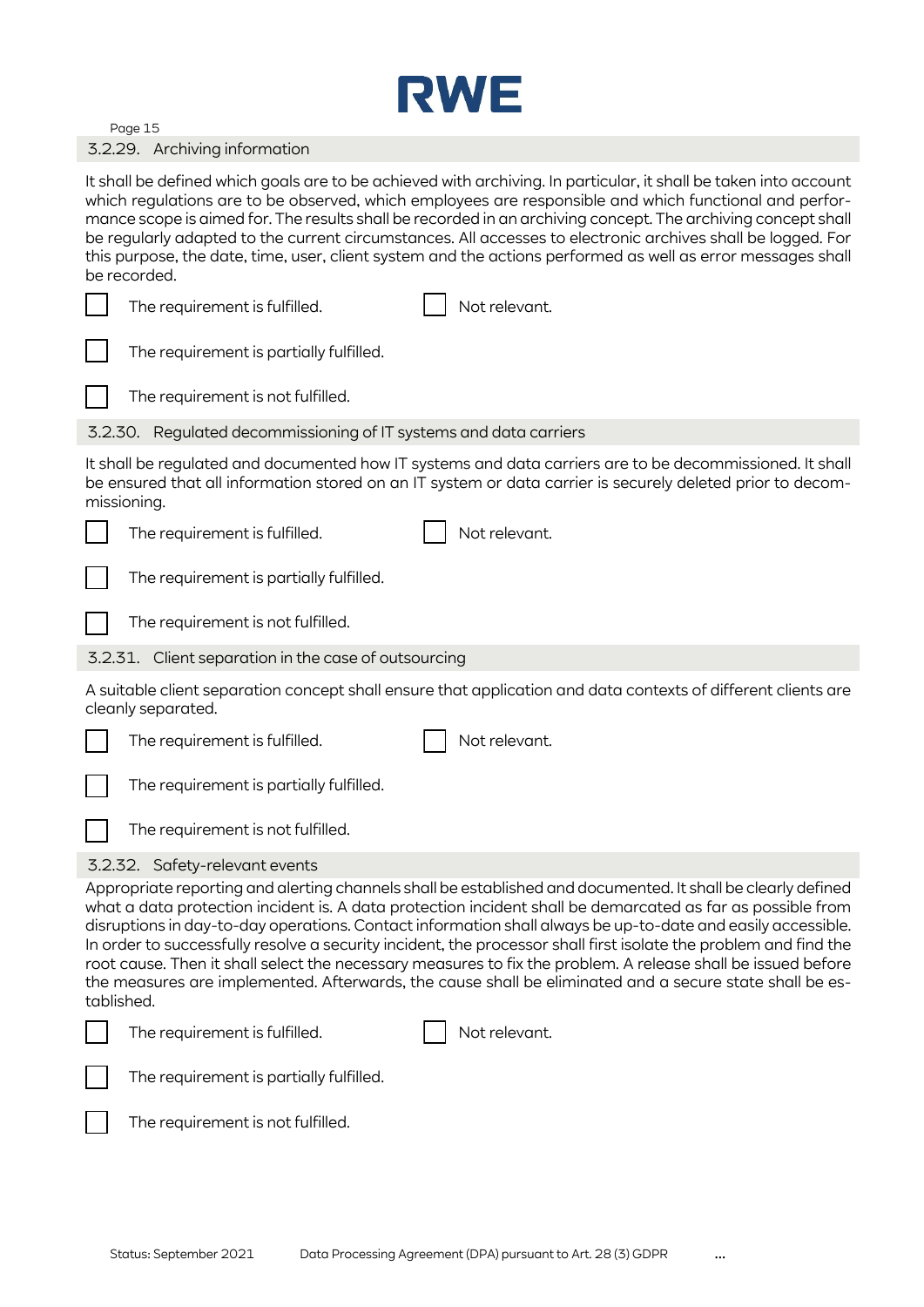

### 3.2.33. Protection against SQL injection

If data is passed to a database system, developers must use stored procedures or prepared SQL statements if supported by the deployment environment. If neither stored procedures nor prepared SQL statements can be used, the SQL queries must be secured separately.

| Not relevant.<br>The requirement is fulfilled.                                                                                                                                                                                                                                                                                                                                                                                                                                                                                                                                                                                                                                                                                                                                                                                                                                                                                                                                                                                                                                                                                                                                                                         |
|------------------------------------------------------------------------------------------------------------------------------------------------------------------------------------------------------------------------------------------------------------------------------------------------------------------------------------------------------------------------------------------------------------------------------------------------------------------------------------------------------------------------------------------------------------------------------------------------------------------------------------------------------------------------------------------------------------------------------------------------------------------------------------------------------------------------------------------------------------------------------------------------------------------------------------------------------------------------------------------------------------------------------------------------------------------------------------------------------------------------------------------------------------------------------------------------------------------------|
| The requirement is partially fulfilled.                                                                                                                                                                                                                                                                                                                                                                                                                                                                                                                                                                                                                                                                                                                                                                                                                                                                                                                                                                                                                                                                                                                                                                                |
| The requirement is not fulfilled.                                                                                                                                                                                                                                                                                                                                                                                                                                                                                                                                                                                                                                                                                                                                                                                                                                                                                                                                                                                                                                                                                                                                                                                      |
| 3.2.34. Hardening of system, applications and devices                                                                                                                                                                                                                                                                                                                                                                                                                                                                                                                                                                                                                                                                                                                                                                                                                                                                                                                                                                                                                                                                                                                                                                  |
| A strategy shall be developed on how systems, applications and devices are hardened prior to deployment<br>in the infrastructure. The strategy shall at least include the assessment of necessary ports, communication<br>protocols and functions. The hardening of systems, applications and devices shall take into account the<br>requirement of "data protection through privacy-friendly default settings". only necessary personal data<br>shall be processed and necessary functionalities released. All unneeded services and applications must be<br>disabled or uninstalled, especially network services. All unneeded functions in the firmware must also be dis-<br>abled. Unnecessary user IDs must either be deleted or at least deactivated in such a way that no logins to<br>the system are possible under these IDs. Existing default identifiers shall be changed or deactivated as far<br>as possible. Preset passwords of default identifiers shall be changed.                                                                                                                                                                                                                                   |
| Not relevant.<br>The requirement is fulfilled.                                                                                                                                                                                                                                                                                                                                                                                                                                                                                                                                                                                                                                                                                                                                                                                                                                                                                                                                                                                                                                                                                                                                                                         |
| The requirement is partially fulfilled.                                                                                                                                                                                                                                                                                                                                                                                                                                                                                                                                                                                                                                                                                                                                                                                                                                                                                                                                                                                                                                                                                                                                                                                |
|                                                                                                                                                                                                                                                                                                                                                                                                                                                                                                                                                                                                                                                                                                                                                                                                                                                                                                                                                                                                                                                                                                                                                                                                                        |
| The requirement is not fulfilled.                                                                                                                                                                                                                                                                                                                                                                                                                                                                                                                                                                                                                                                                                                                                                                                                                                                                                                                                                                                                                                                                                                                                                                                      |
| 3.2.35. Operation and maintenance of a data protection management system                                                                                                                                                                                                                                                                                                                                                                                                                                                                                                                                                                                                                                                                                                                                                                                                                                                                                                                                                                                                                                                                                                                                               |
| The Processor shall appoint a Personal Data Protection Officer if there is a legal obligation to do so. In any<br>case, the Processor shall appoint a competent contact person for data protection. Both the Data Protection<br>Officer and the contact person shall have the necessary expertise for the company and report directly to<br>the highest level of management. There shall be no conflicts of interest in the performance of their duties.<br>The processor shall establish a data protection and risk management system that complies with the re-<br>quirements of the GDPR. There shall be adequate, meaningful documentation for processing operations.<br>The documentation shall also provide for the concrete implementation and execution of technical and or-<br>ganisational measures. The Plan-Do-Check-Act cycle shall be used to ensure permanent up-to-dateness<br>of documentation as well as continuous improvement of processes. A data protection report on the func-<br>tioning and effectiveness of the data protection management system as well as any malfunctions and data<br>protection-relevant events shall be prepared at least once a year and made available upon request. |
| The requirement is fulfilled.                                                                                                                                                                                                                                                                                                                                                                                                                                                                                                                                                                                                                                                                                                                                                                                                                                                                                                                                                                                                                                                                                                                                                                                          |
| The requirement is partially fulfilled.                                                                                                                                                                                                                                                                                                                                                                                                                                                                                                                                                                                                                                                                                                                                                                                                                                                                                                                                                                                                                                                                                                                                                                                |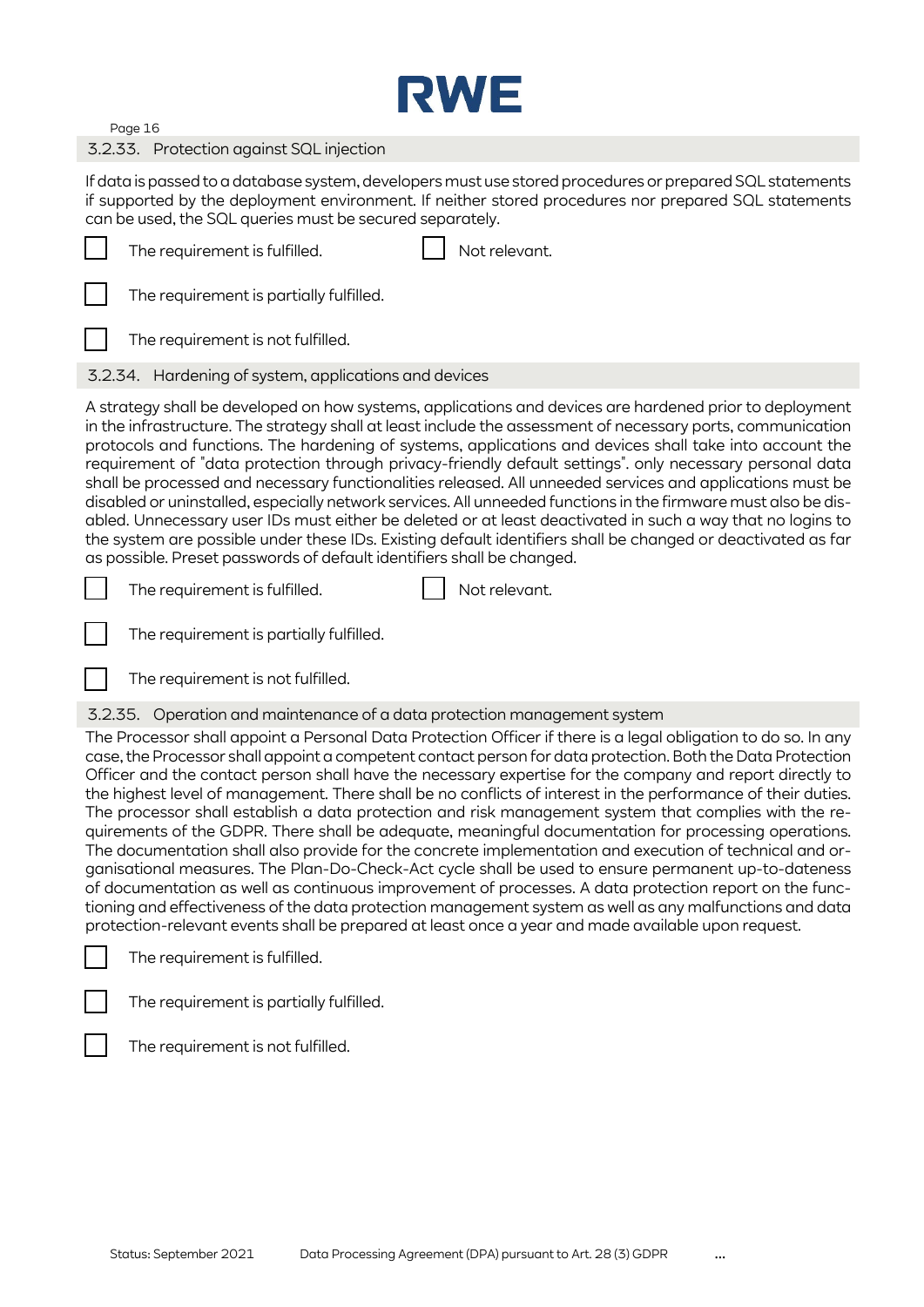

## **Data Processing Agreement pursuant to Article 28 (3) GDPR**

The processing of personal data is carried out on behalf of the Controller (Principal) within the meaning of Art. 4 No. 8 in conjunction with Art. 28 GDPR.

The underlying Data Processing Agreement is concluded between the commissioning company(ies) of the aforementioned framework or individual agreement and the Processor (Contractor) named i[n 1.1.](#page-1-1) Insofar as further affiliated companies pursuant to §§ 15 et seq. AktG of RWE AG join the individual or framework agreement, this Data Processing Agreement shall also apply to them.

### **4.1. Subject and duration of the Order**

4.1.1. Subject of the Order

The subject of the Order results from the respective individual and/or framework agreements concluded.

4.1.2. Duration of the Order/termination

The duration of this Order (term) corresponds to the term of the service agreement. Premature termination of the term of the individual or framework agreement by termination without notice is permissible if the Contractor fails to comply with his obligations under this agreement or violates other applicable data protection provisions intentionally or through gross negligence. The same shall apply if the Contractor is unable or unwilling to carry out a justified instruction of the Principal or if the Contractor opposes the control rights of the Principal in a manner contrary to the agreement. In particular, non-compliance with the obligations agreed in this contract and derived from Art. 28 GDPR constitutes a serious breach.

#### **4.2. Specification of the Order content**

- 4.2.1. Nature and purpose of the intended processing of data The nature and purpose of the processing of personal data by the Contractor for the Principal are set out in [2.1.](#page-1-0)
- 4.2.2. Place of performance

The places for the provision of the contractually agreed service as well as any necessary guarantees to ensure an adequate level of data protection in third countries are set out in [2.2.](#page-1-2) Any relocation to a third country requires the prior consent of the Principal and may only take place if the special requirements of Art. 44 et seq. GDPR and the requirements of the relevant case law of the ECJ (in particular Case C-311/18 - "Schrems II") and the recommendations of the European Data Protection Board (EDPB) are met. The Contractor shall be required to demonstrate the fulfilment of the special requirements of Art. 44 et seq. GDPR to the Principal in an appropriate manner.

- 4.2.3. Nature of the data The subject of the processing of personal data are the types/categories of data mentioned i[n 2.3.](#page-2-1)
- 4.2.4. Categories of data subjects The categories of data subjects concerned by the processing include the categories of persons mentioned i[n 2.4.](#page-4-0)

#### **4.3. Technical and organisational measures**

4.3.1. The Contractor shall document the implementation of the required technical and organisational measures outlined in advance of the Order placement and before the start of the processing, in particular with regard to the specific execution of the Order, and shall hand them over to the Principal for inspection. Unless the Principal objects, the documented measures shall become the basis of the order. Insofar as the examination/audit of the Principal reveals a need for adaptation, this shall be implemented by mutual agreement.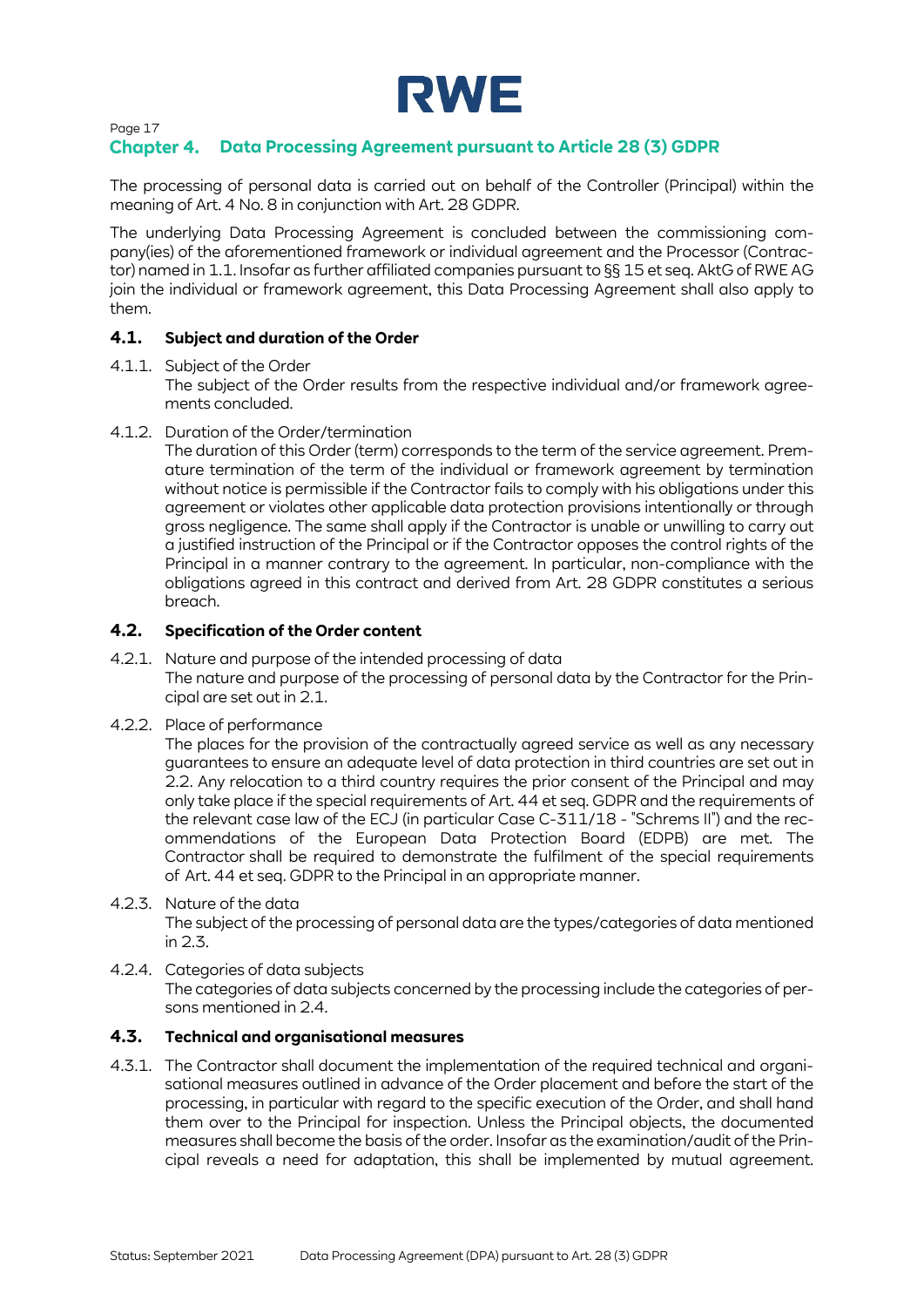

- 4.3.2. The Contractor shall establish security pursuant to Art. 28 (3) lit. c, 32 GDPR, in particular in connection with Art. 5 (1), (2) GDPR. Overall, the measures to be taken are data security measures and measures to ensure a level of protection appropriate to the risk with regard to confidentiality, integrity, availability and the resilience of the systems. The state of the art, the implementation costs and the nature, scope and purposes of the processing as well as the varying likelihood and severity of the risk to the rights and freedoms of natural persons within the meaning of Article 32 (1) of the GDPR must be taken into account.
- 4.3.3. The technical and organisational measures are subject to technical progress and further development. In this respect, the Contractor is permitted to implement alternative adequate measures. In doing so, the security level of the specified measures may not be undercut. Significant changes shall be agreed in writing.

#### **4.4. Rectification, restriction of processing and deletion of data and assistance by the processor**

- 4.4.1. The Contractor may not rectify, delete or restrict the processing of data processed under the order on its own authority but only in accordance with documented instructions from the Principal, with the exception of the provisions under [4.10 of t](#page-20-0)his Agreement. The Contractor shall support the Principal as far as possible with suitable technical and organisational measures in the fulfilment of the Principal's obligations under Articles 12-22 as well as 32 and 36 of the GDPR. If a data subject contacts the Contractor directly in this regard, the Contractor shall immediately refer the data subject to the Principal and await the Principal's instructions.
- 4.4.2. Insofar as included in the scope of services, the deletion concept, the right to be forgotten, rectification, data portability and information shall be ensured directly by the Contractor in accordance with the Principal's documented instructions. The provisions in [4.10 r](#page-20-0)emain unaffected.

## **4.5. Quality assurance and other obligations of the Contractor**

- 4.5.1. In addition to compliance with the provisions of this Order, the Contractor shall have statutory obligations pursuant to Articles 28 to 33 of the GDPR; in this respect, the Contractor shall in particular ensure compliance with the following requirements:
- 4.5.1.1. The Contractor shall name to the Principal the responsible Data Protection Officer or - if no Data Protection Officer is required - a contact person for data protection (see [1.2\)](#page-1-3). A change of the Data Protection Officer/contact person shall be notified to the Principal in writing without delay.
- 4.5.1.2. If the Contractor has its registered office outside the European Union, it shall appoint a representative in the European Union in accordance with Article 27 (1) of the GDPR (see [2.5\)](#page-4-1).
- 4.5.1.3. Maintaining confidentiality pursuant to Art. 28 (3) sentence 2 lit. b, 29, 32 (4) GDPR and/or the secrecy of telecommunications, if any, as well as maintaining the confidentiality of electronic communication data. When carrying out the work, the Contractor shall only use employees who have been obliged to confidentiality and who have previously been familiarised with the data protection provisions relevant to them. The Contractor and any person subordinate to the Contractor who has access to personal data may process such data exclusively in accordance with the Principal's instructions, including the powers granted in this Agreement, unless they are legally obliged to process it. The resulting confidentiality obligation shall apply beyond the end of the term of theAgreement for an indefinite period of time, irrespective of the provision on other confidentiality obligations. The same applies to data subject to telecommunications secrecy.
- 4.5.1.4. The implementation of and compliance with all technical and organisational measures required for this assignment pursuant to Art. 28 (3) sentence 2 lit. c, 32 GDPR.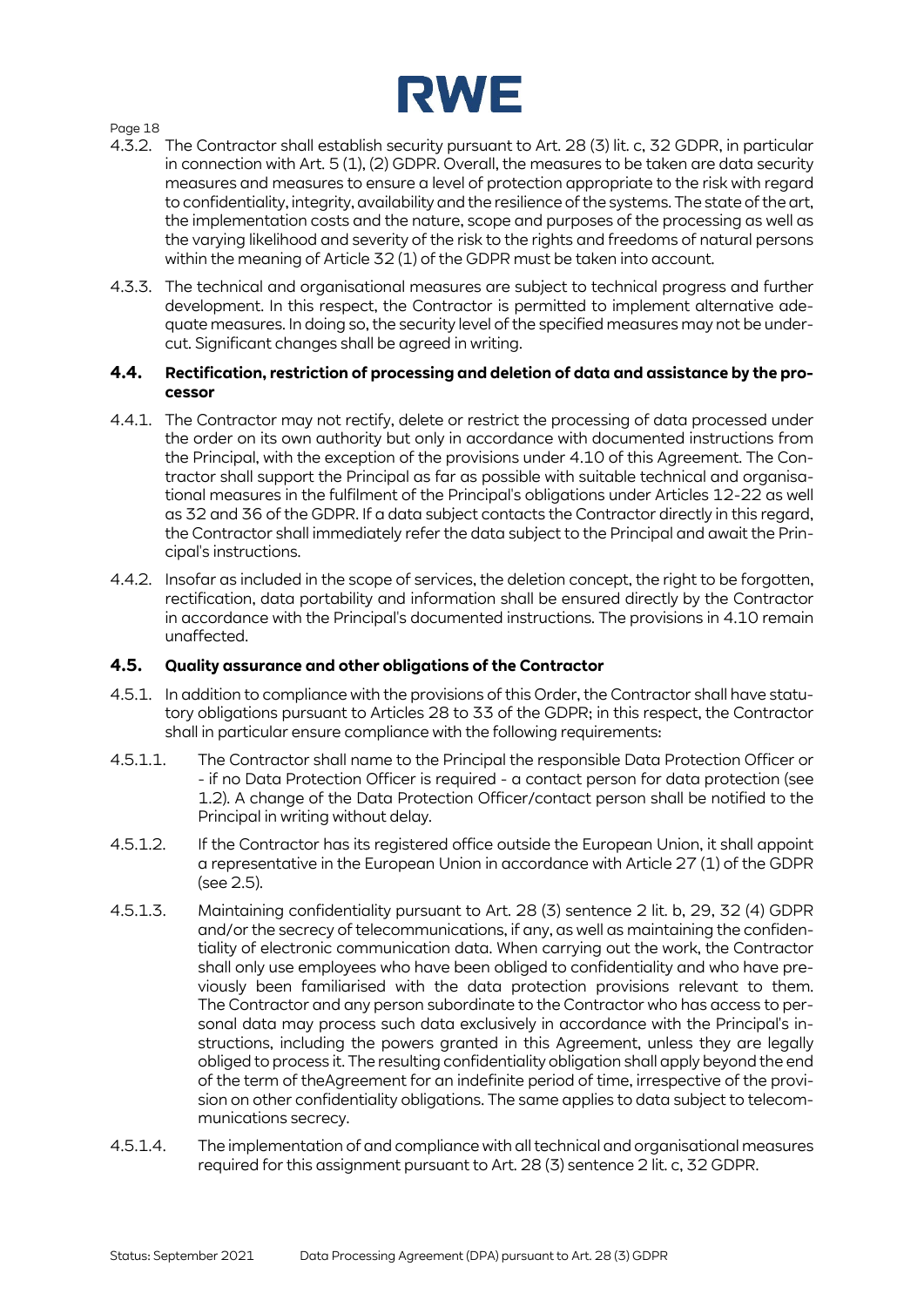

- 4.5.1.5. At the request of the supervisory authority, the Principal and the Contractor shall cooperate in the performance of their duties.
- 4.5.1.6. The immediate information of the Principal about control actions and measures of the supervisory authority, insofar as they relate to this Order. This also applies insofar as a competent authority is investigating the Contractor in the context of administrative offence or criminal proceedings with regard to the processing of personal data during the processing on behalf.
- 4.5.1.7. Insofar as the Principal, for its part, is exposed to an inspection by the supervisory authority, administrative offence or criminal proceedings, the liability claim of a data subject or a third party or any other claim in connection with the processing on behalf by the Contractor, the Contractor shall support it to the best of its ability.
- 4.5.1.8. The Contractor shall regularly monitor the internal processes as well as the technical and organisational measures to ensure that the processing in its area of responsibility is carried out in accordance with the requirements of the applicable data protection law and that the protection of the rights of the data subject is guaranteed.
- 4.5.1.9. Verifiability of the technical and organisational measures taken vis-à-vis the Principal within the scope of its supervisory powers pursuant to 4.7 of this Data Processing Agreement.

### <span id="page-18-0"></span>**4.6. Subcontracting relationships**

- <span id="page-18-1"></span>4.6.1. The Principal agrees to the commissioning of subcontractors by the Contractor, provided that the Contractor imposes on these subcontractors essentially the same contractual obligations with regard to the processing of personal data to which the Processor is also bound in the context of this processing on behalf. The provision of Article 28 (2-4) of the GDPR shall be complied with in relation to the subcontractors. In the case of subcontractors based in a third country, this consent shall apply provided that the principles of data transfer pursuant to Art. 44 et seq. GDPR and the requirements of the relevant case law of the ECJ (in particular Case C-311/18 - "Schrems II") and the recommendations of the European Data Protection Board (EDPB) are also complied with in relation to the subcontractors.
- 4.6.2. The Contractor shall inform the Principal of any future intended changes regarding the addition or replacement of other subcontractors, thus giving the Principal the opportunity to object to such changes. In this light, the change of existing subcontractors is permissible, insofar as:
- 4.6.2.1. the Contractor gives the principal reasonable advance notice in writing or text form of such outsourcing to subcontractors; and
- 4.6.2.2. the Principal does not object to the planned outsourcing in writing or in text form to the Contractor by the time the data is handed over, and
- 4.6.2.3. otherwise the requirements according to [4.6.1 a](#page-18-1)re met.
- 4.6.3. The transfer of personal data of the Principal to the subcontractor and its first activity shall only be permitted once all requirements for subcontracting have been met.
- 4.6.4. Further outsourcing by the subcontractor requires the express consent of the principal (at least in text form), the granting of which is subject to the minimum requirement that all contractual provisions in the contractual chain are also imposed on the further subcontractor. The Contractor must provide the principal with appropriate proof of this.
- 4.6.5. Upon request of the Principal, the Contractor shall provide a copy of the subcontracting data processing agreements concluded by it or by subcontractors under this Agreement.

#### **4.7. Control rights of the Principal**

4.7.1. The Principal has the right to carry out inspections in consultation with the Contractor or to have them carried out by inspectors to be named in individual cases. It shall have the right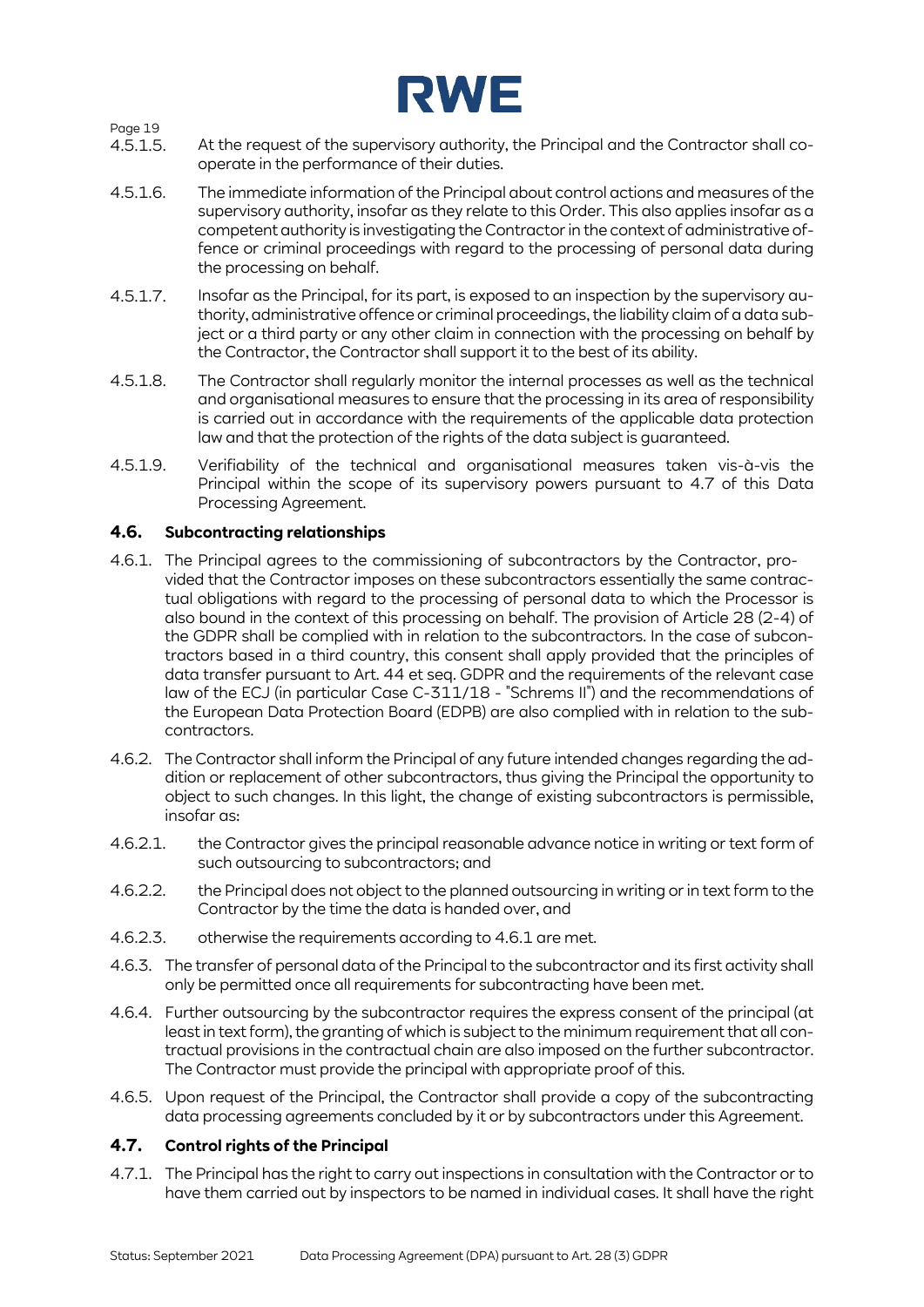

to convince itself of the Contractor's compliance with this Agreement in its business operations by means of spot checks, which must generally be notified in good time.

- 4.7.2. The Contractor shall ensure that the Principal can convince itself of the Contractor's compliance with its obligations pursuant to Art. 28 of the GDPR. The Contractor undertakes to provide the Principal with the necessary information upon request and, in particular, to provide evidence of the implementation of the technical and organisational measures.
- 4.7.3. Evidence of such measures, which do not only concern the specific Order, can be provided by compliance with approved codes of conduct pursuant to Art. 40 GDPR, certification in accordance with an approved certification procedure pursuant to Art. 42 GDPR, current test certificates, reports or report extracts from independent bodies (e. g. auditors, auditing, data protection officers, IT security department, data protection auditors, quality auditors) or suitable certification by IT security or data protection audit.

### **4.8. Notification of infringements by the Contractor**

- 4.8.1. The Contractor shall assist the Principal in complying with the personal data security obligations, data breach notification obligations, data protection impact assessments and prior consultations referred to in Articles 32 to 36 of the GDPR. This shall include, but not be limited to:
- 4.8.1.1. ensuring an adequate level of protection through technical and organisational measures that take into account the circumstances and purposes of the processing as well as the predicted likelihood and severity of a potential security breach and allow for the immediate detection of relevant breach events;
- 4.8.1.2. the obligation to report breaches (including cases of loss or unlawful transmission or obtaining of knowledge) of personal data of the Principal to the Principal without delay, regardless of causation;
- 4.8.1.3. the obligation to assist the principal in the context of his duty to inform the data subject and, in this context, to provide him with all relevant information without delay;
- 4.8.1.4. the support of the Principal for its data protection impact assessment.
- 4.8.1.5. the support of the principal in the context of prior consultations with the supervisory authority.

#### **4.9. Authority of the principal to issue instructions**

- 4.9.1. The Contractor may only collect, use or otherwise process data within the scope of the individual or framework agreement and in accordance with the Principal's instructions. The Principal's instructions shall initially be determined by this Agreement and may thereafter be amended, supplemented or replaced by the Principal by individual instructions in accordance with [4.9.2. T](#page-19-0)he Principal is entitled to issue corresponding instructions at any time. This also includes instructions with regard to the rectification, deletion and restriction of processing of data.
- <span id="page-19-0"></span>4.9.2. The Principal shall always issue instructions in writing, at least in text form. If an instruction from the Principal is only given verbally, the Contractor shall request confirmation from the Principal at least in text form. All instructions issued shall be documented by both the Principal and the Contractor and shall be kept for the duration of their validity and subsequently for further three full calendar years.
- 4.9.3. Persons authorised to give instructions on the part of the Principal, who also act as contact persons for data protection questions arising within the framework of the Agreement and, if necessary, establish contact with the Principal's data protection officer, are the respective signatories of the respective individual and/or framework agreements. They are individually authorised to issue instructions. The Principal shall notify the Contractor without delay of any change in the person(s) authorised to issue instructions (at least in text form).